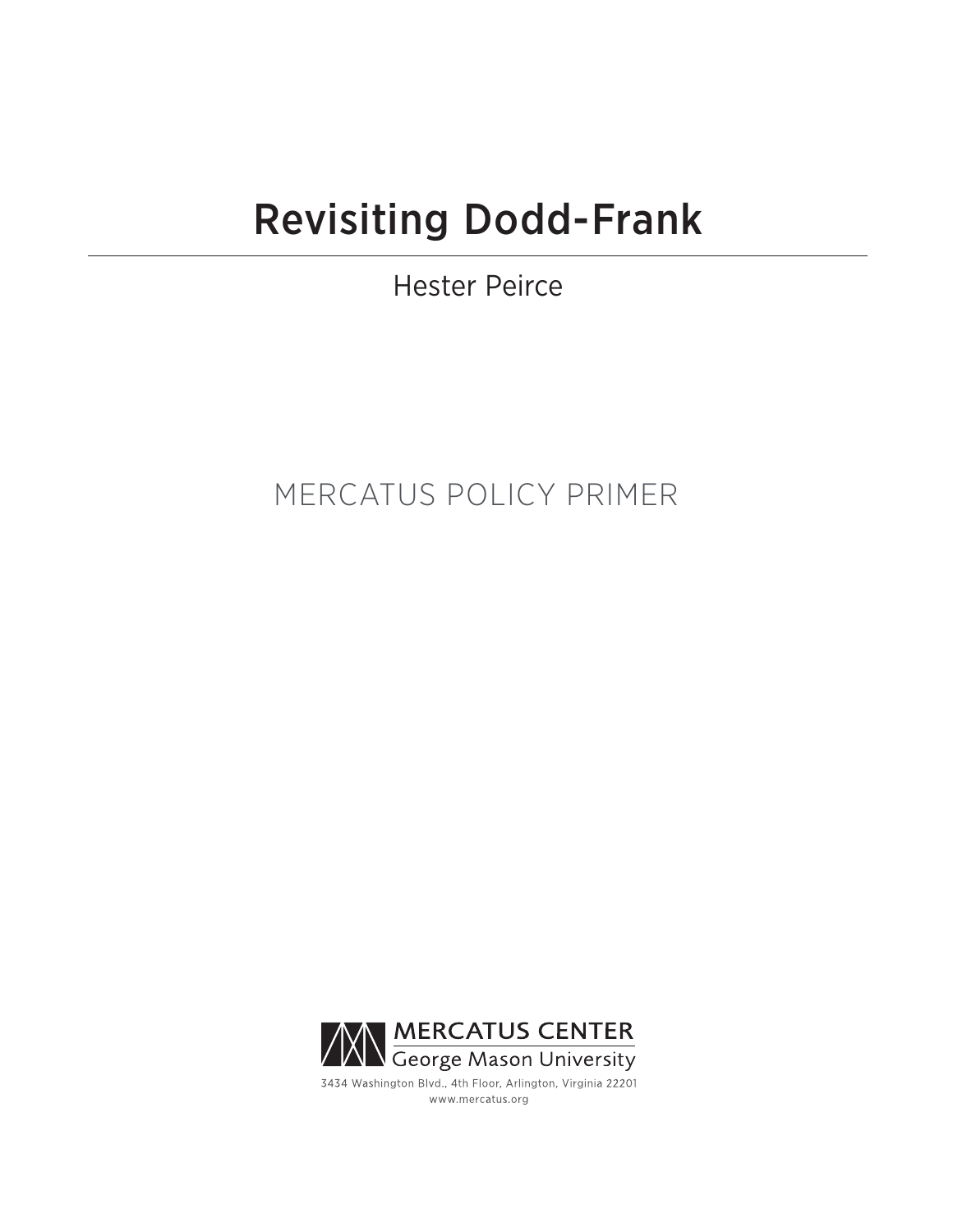*Hester Peirce, "Revisiting Dodd-Frank." Mercatus Policy Primer, Mercatus Center at George Mason University, Arlington, VA, February 2017.*

## ABOUT THE MERCATUS CENTER AT GEORGE MASON UNIVERSITY

The Mercatus Center at George Mason University is the world's premier university source for market-oriented ideas—bridging the gap between academic ideas and real-world problems.

A university-based research center, Mercatus advances knowledge about how markets work to improve people's lives by training graduate students, conducting research, and applying economics to offer solutions to society's most pressing problems.

Our mission is to generate knowledge and understanding of the institutions that affect the freedom to prosper and to find sustainable solutions that overcome the barriers preventing individuals from living free, prosperous, and peaceful lives.

Founded in 1980, the Mercatus Center is located on George Mason University's Arlington and Fairfax campuses.

Copyright © 2017 by Hester Peirce and the Mercatus Center at George Mason University

Release: February 2017

The opinions expressed in Mercatus Policy Primers are the authors' and do not represent official positions of the Mercatus Center or George Mason University.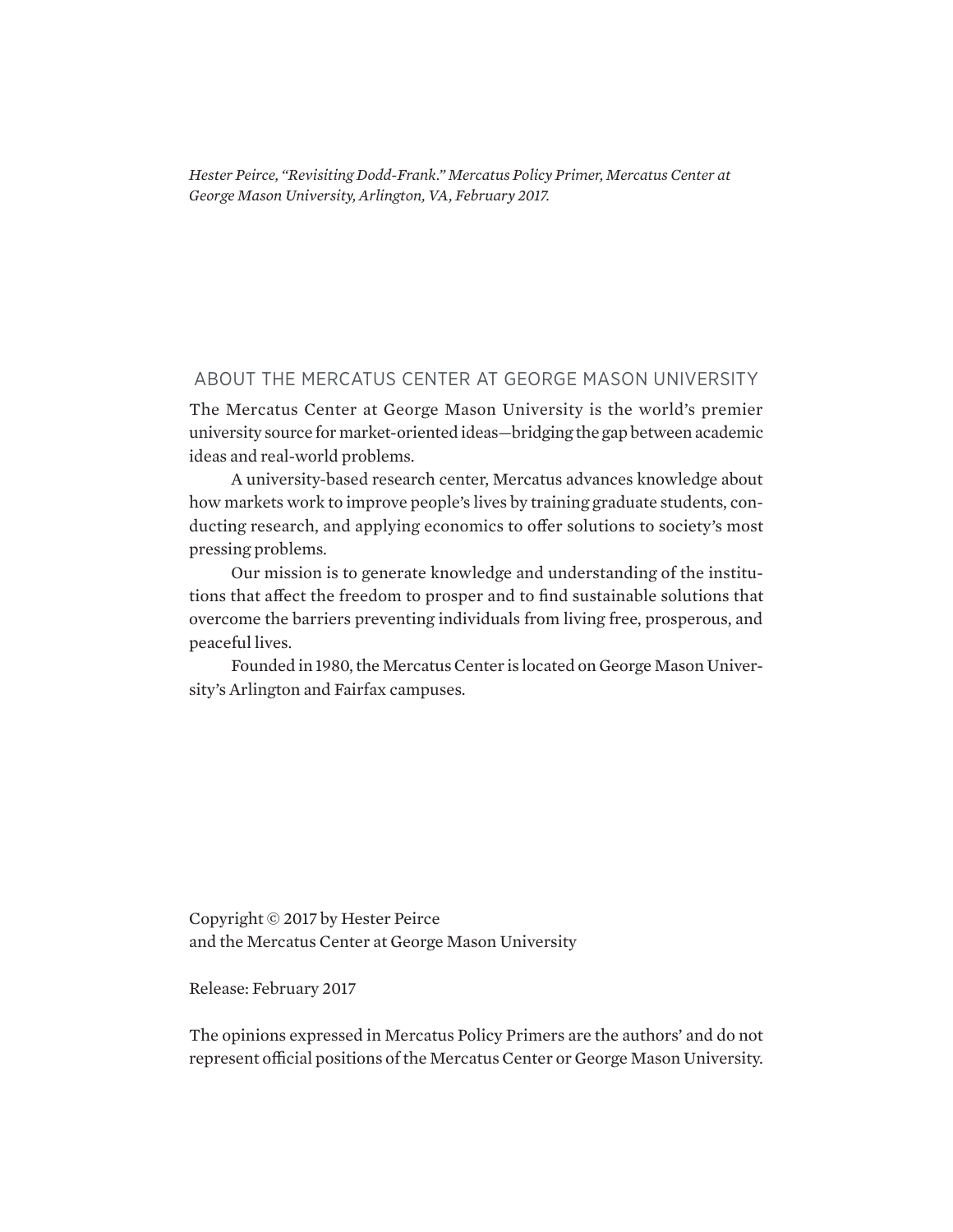#### PROBLEM

Factor and enacted in response to the 2007–2009 financial crisis, the Dodd-Frank Wall Street Reform and Consumer Protection Act (Dodd-Frank) became law in 2010.<sup>1</sup> Dodd-Frank's drafters hoped the law would repair the flaws the Dodd-Frank Wall Street Reform and Consumer Protection Act (Dodd-Frank) became law in 2010.1 Dodd-Frank's drafters hoped the law would repair the flaws in the financial system that had so ing the regulatory failures that led to the crisis, Dodd-Frank's core solution was to shift decision-making from the private sector to regulators—the same regulators whose lapses had contributed to the crisis. Dodd-Frank has been costly in the short term, as any major regulatory overhaul would be. The financial industry and regulators have poured countless hours and dollars into implementing the new law. Of greater concern than these short-term implementation costs are Dodd-Frank's potential long-run costs. Rather than averting crises, Dodd-Frank's rejiggering of the financial system has created the preconditions for a future crisis, while inhibiting economic growth and dynamism.

#### SOLUTION

Reinstituting precrisis financial regulation is not the answer. The precrisis financial regulatory system was broken, but Dodd-Frank is not the proper repair kit. The current rationale for financial regulation is misguided. A piece-by-piece assessment of Dodd-Frank to see what should be repealed is important, but it is not enough. To be effective, financial regulation also needs a perspective shift—a shift away from the current regulator-centric approach to a regulatory system that is grounded in the superior ability and incentives of market participants to collect, process, and act on information. An effective regulatory system pun-

MERCATUS CENTER AT GEORGE MASON UNIVERSITY

<sup>1.</sup> Dodd-Frank Wall Street Reform and Consumer Protection Act, Pub. L. No. 111-203, 124 Stat. 1376 (2010).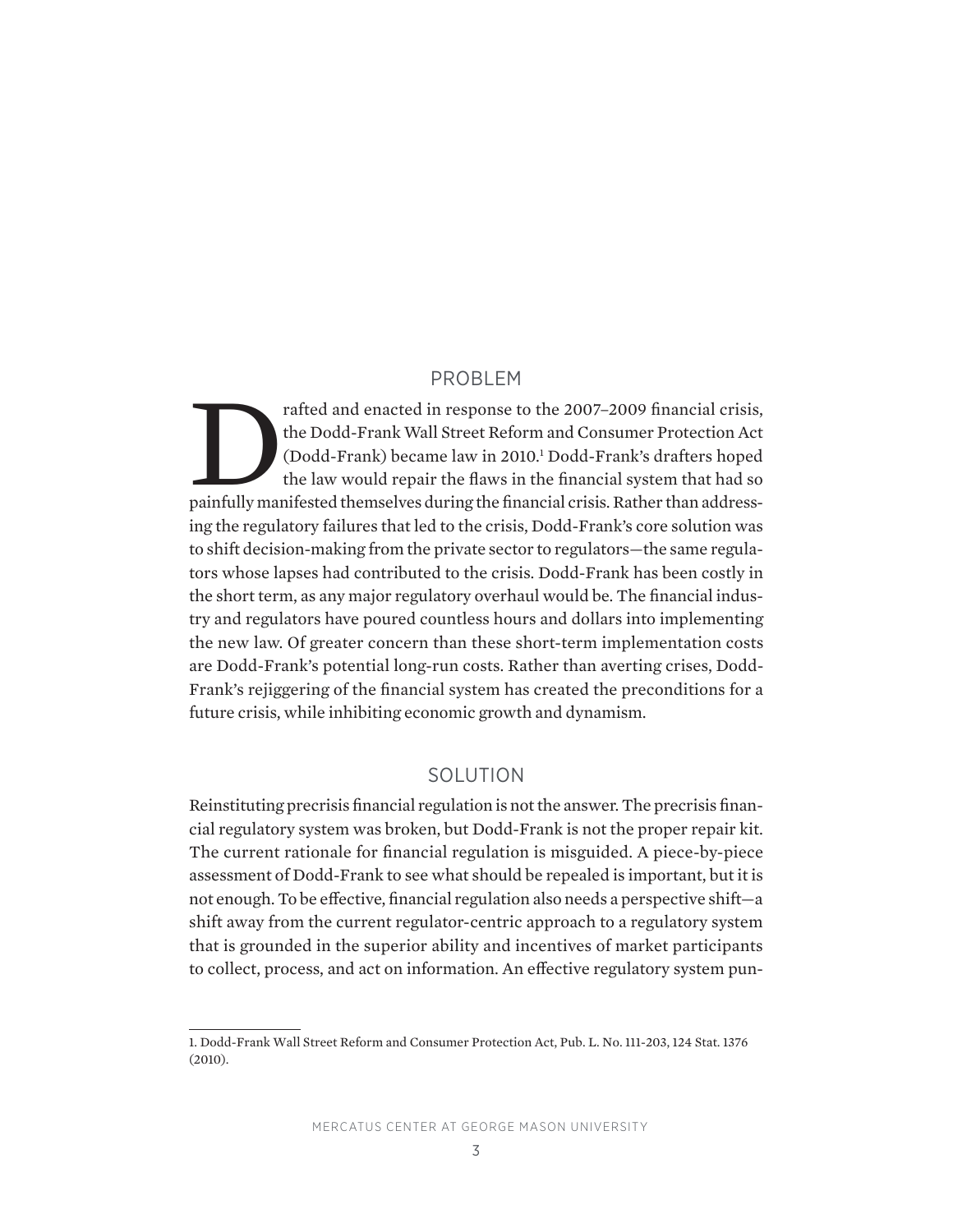ishes fraud, holds the institutions and people who take risks responsible for any resulting losses, avoids nonregulatory social objectives, forecloses bailout opportunities, embraces creative destruction, presumptively fosters innovation, and removes roadblocks to competition in the financial system.

# EXPLANATION

Dodd-Frank is a sprawling law, many pieces of which are unrelated to any financial crisis—past or future. What unifies the disparate pieces is an unquestioning faith in regulatory omniscience and broad grants of power to these infallible regulators. The law calls on regulators to step in where the rest of us—individuals, firms, and nongovernmental institutions—are supposedly destined to fail, namely, to identify and address all systemic and a wide array of nonsystemic risks. In giving such heavy responsibilities to regulators, Dodd-Frank's drafters overlooked the fact that precrisis regulators missed risks and that precrisis regulatory design contributed to the buildup of risk. By giving regulators an outsized role, Dodd-Frank suppresses the market's intrinsic disciplining mechanisms and builds bailout expectations. Revisiting Dodd-Frank thus requires a marked change in perspective—a shift away from the comforting but ineffective "entrust the financial system to the skilled hands of the all-knowing regulators" approach to financial regulation, as well as a piece-by-piece substantive overhaul.

# SHIFTING THE REGULATORY PERSPECTIVE

Dodd-Frank favors regulatory discretion over market-based regulation. It empowers regulators to use their discretion to make risk-management decisions for companies and individuals, who would otherwise respond to direction from their shareholders, customers, and creditors. Dodd-Frank not only embraces more prescriptive microprudential regulation for individual financial institutions, but it also adds another regulatory layer designed to target ill-defined and elusive "systemic risk." This so-called macroprudential regulation allows government lawyers and economists to overrule a financial institution's decisions even if those decisions are legal and appropriate for the individual firm—for fear that they might endanger the broader financial system.

Financial regulators thus become central planners charged with carefully balancing the interests and risk-taking of all market participants, ensuring that firms do not fail, keeping the financial system functioning smoothly, and managing firms' relationships with one another. This form of regulation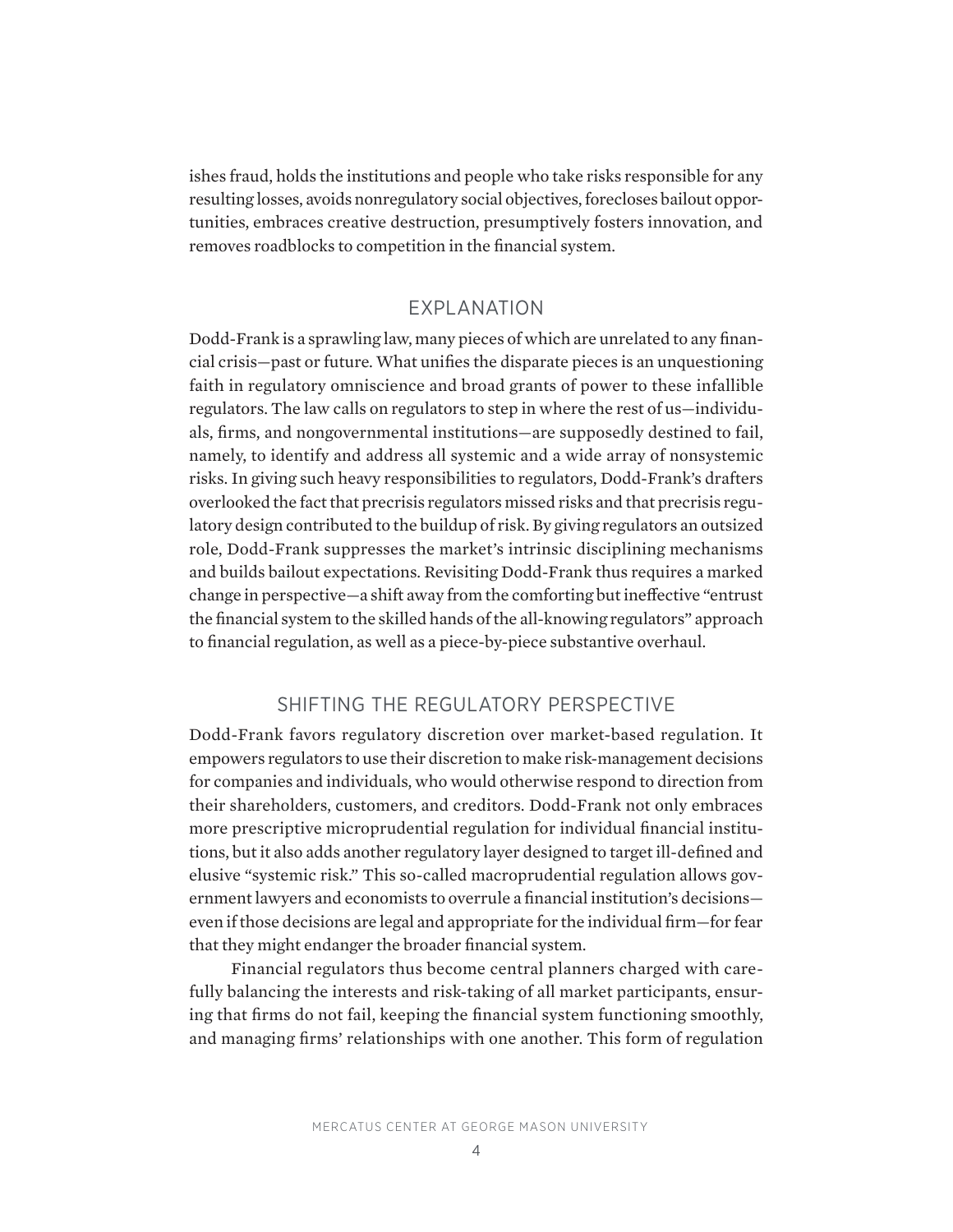turns regulators into allocators of credit: regulators decide who gets financed and who does not, which, in turn, affects how the economy develops, which consumer and business needs are met, and where innovation occurs.

Regulators, driven by an evolving understanding of the inscrutable "systemic risk," override the clear market signals through which consumers and Main Street businesses communicate their needs to financial service providers. Macroprudential regulation also displaces the market mechanisms that signal impending trouble at a financial company or in a financial sector. Regulators, who rely on imperfect, delayed information, try to foresee and forestall problems. The customers, shareholders, and creditors, who have access to more immediate information and would otherwise be monitoring the firms with which they interact, instead get the message not to worry. Regulators' very public and costly efforts at managing the financial system and keeping risk-taking in check blunt market discipline and train market participants to look to the government for solutions. With deposit insurance and assurances of federal oversight in place, how often do you check your bank's balance sheet?2 When the next financial crisis comes, the calls for government bailouts will be even louder than they were in the last crisis.

The next crisis is likely to be worse than the last because Dodd-Frank concentrates so much power in the hands of a few regulators. If these powerful regulators make mistakes, exercise poor judgment, or miss a key market development (all of which are inevitable because they are human), the consequences will be far-reaching. Every firm that has reordered its business to satisfy a regulatory directive will find itself in trouble if that directive proves unsound. And once a crisis happens, widely applicable regulatory mandates, such as liquidity rules, could intensify it. By contrast, if firms and individuals retain decision-making authority, their errors will be contained and firms will not walk in lockstep with one another.

That the framers of Dodd-Frank embraced enhanced regulatory authority and discretion as the answer in the heat of the crisis is perhaps understandable. The crisis hurt many people, and policymakers wanted to prevent similar harm in the future. In the years since the crisis, however, research has shown that regulatory errors lay at the heart of the crisis. Regulatory decisions drove firms and individuals to make poor choices that they otherwise would not have made. For example, Stephen Matteo Miller has demonstrated that regulation created

<sup>2.</sup> Anat Admati asked this question on David Beckworth's Macro Musings podcast. David Beckworth, "Macro Musings 40: Anat Admati on Debt, Equity, and Financial Instability," Mercatus Center at George Mason University, January 16, 2017.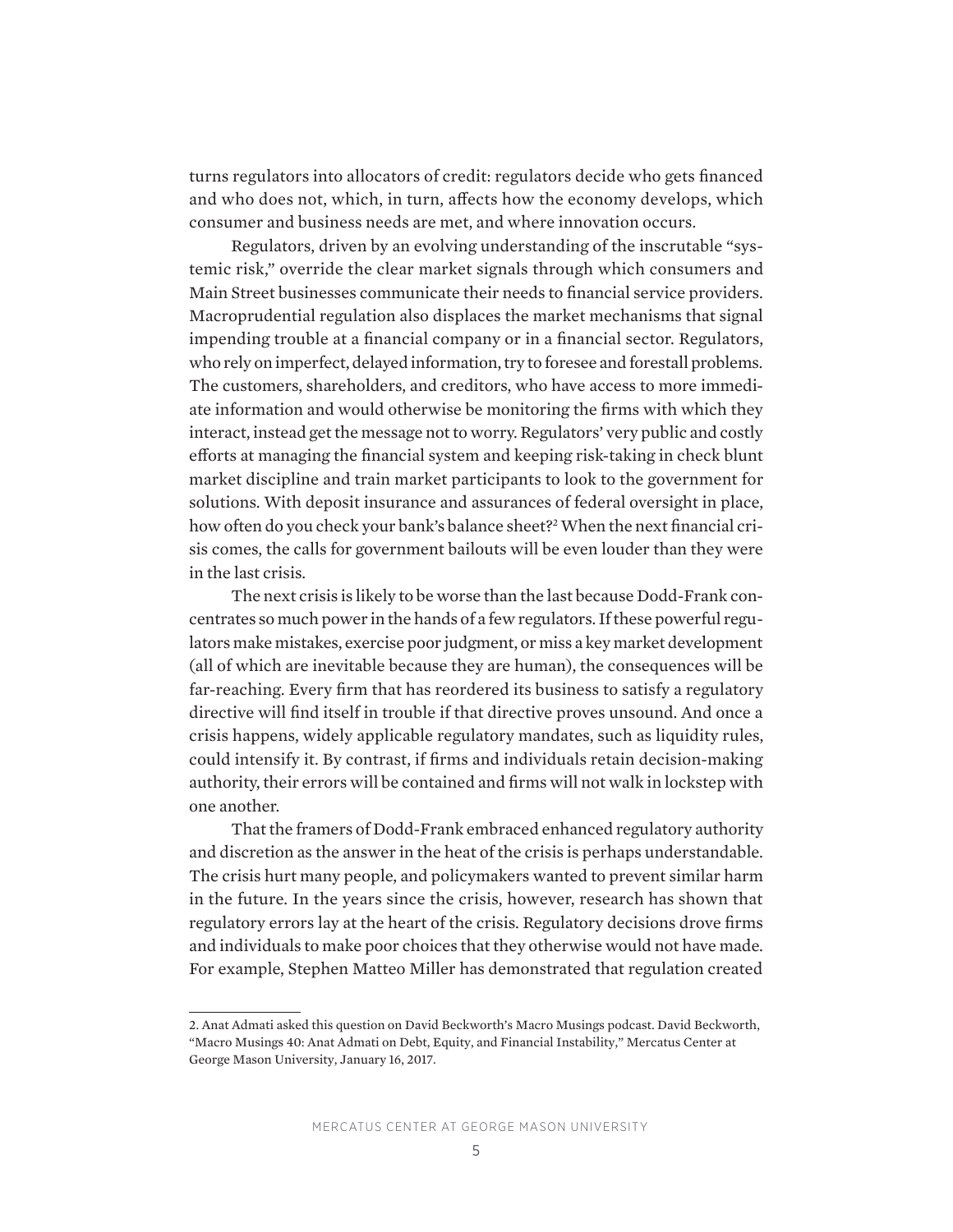a demand by financial institutions for mortgage-related, structured products by classifying them as safer than the underlying mortgages.<sup>3</sup> Arnold Kling and Russell Roberts likewise point to the government's inadvertent contributions to the financial crisis through misguided regulatory and housing policies.4 Lawrence White has highlighted the role that credit rating agency regulation—which forced firms to rely on government-credentialed credit rating agencies and kept competitors out—played in the crisis.5

This research demonstrates the false promise of a top-down approach that relies on regulators to identify and address risks. While neither regulators nor markets perfectly rein in bad behavior, markets hold those who make mistakes more promptly and mercilessly to account—if the government does not stand in the way—than regulators can. To raise money, a firm needs to show investors that it has a plan to make money. And to make money, a firm needs to provide something people want. The market will walk away from firms that fail on either of these counts. Regulators have difficulty obtaining and processing information, but price signals readily transmit information among market participants.<sup>6</sup> Moreover, individuals and firms rapidly and rationally adjust their behavior without the need for regulatory intervention—in response to these signals.<sup>7</sup> But under the current regulatory framework, regulators *do* intervene to drive financial firms' behavior.

A new perspective should guide the new approach to financial regulation: regulation sets broad parameters within which market participants have freedom to act, as long as they bear the consequences of their actions. There is a role

<sup>3.</sup> See Stephen Matteo Miller, "The Recourse Rule, Regulatory Arbitrage, and the Crisis" (Mercatus Working Paper, Mercatus Center at George Mason University, Arlington, VA, forthcoming). See also "Stephen Miller on the Recourse Rule and the Financial Crisis," YouTube video, June 3, 2015, https://www.youtube.com/watch?v=LwsMbz8yQ-8.

<sup>4.</sup> Arnold Kling, *Not What They Had in Mind: A History of Policies that Produced the Financial Crisis of 2008* (Arlington, VA: Mercatus Center at George Mason University, 2009); Russell Roberts, *Gambling with Other People's Money: How Perverted Incentives Caused the Financial Crisis* (Arlington, VA: Mercatus Center at George Mason University, 2010). See also Peter J. Wallison, *Hidden in Plain Sight: What Really Caused the World's Worst Financial Crisis and Why It Could Happen Again* (New York: Encounter Books, 2015).

<sup>5.</sup> Lawrence J. White, "An Assessment of the Credit Rating Agencies: Background, Analysis, and Policy" (Mercatus Working Paper, Mercatus Center at George Mason University, Arlington, VA, September 2013); Lawrence J. White, "A Brief History of Credit Rating Agencies: How Financial Regulation Entrenched This Industry's Role in the Subprime Mortgage Debacle of 2007–2008" (Mercatus on Policy, Mercatus Center at George Mason University, Arlington, VA, October 2009). 6. F. A. Hayek, "The Use of Knowledge in Society," *American Economic Review* 35, no. 4 (1945): 519–30.

<sup>7.</sup> See, for example, Alex Tabarrok, "A Price Is a Signal Wrapped Up in an Incentive," Marginal Revolution University, accessed January 16, 2017.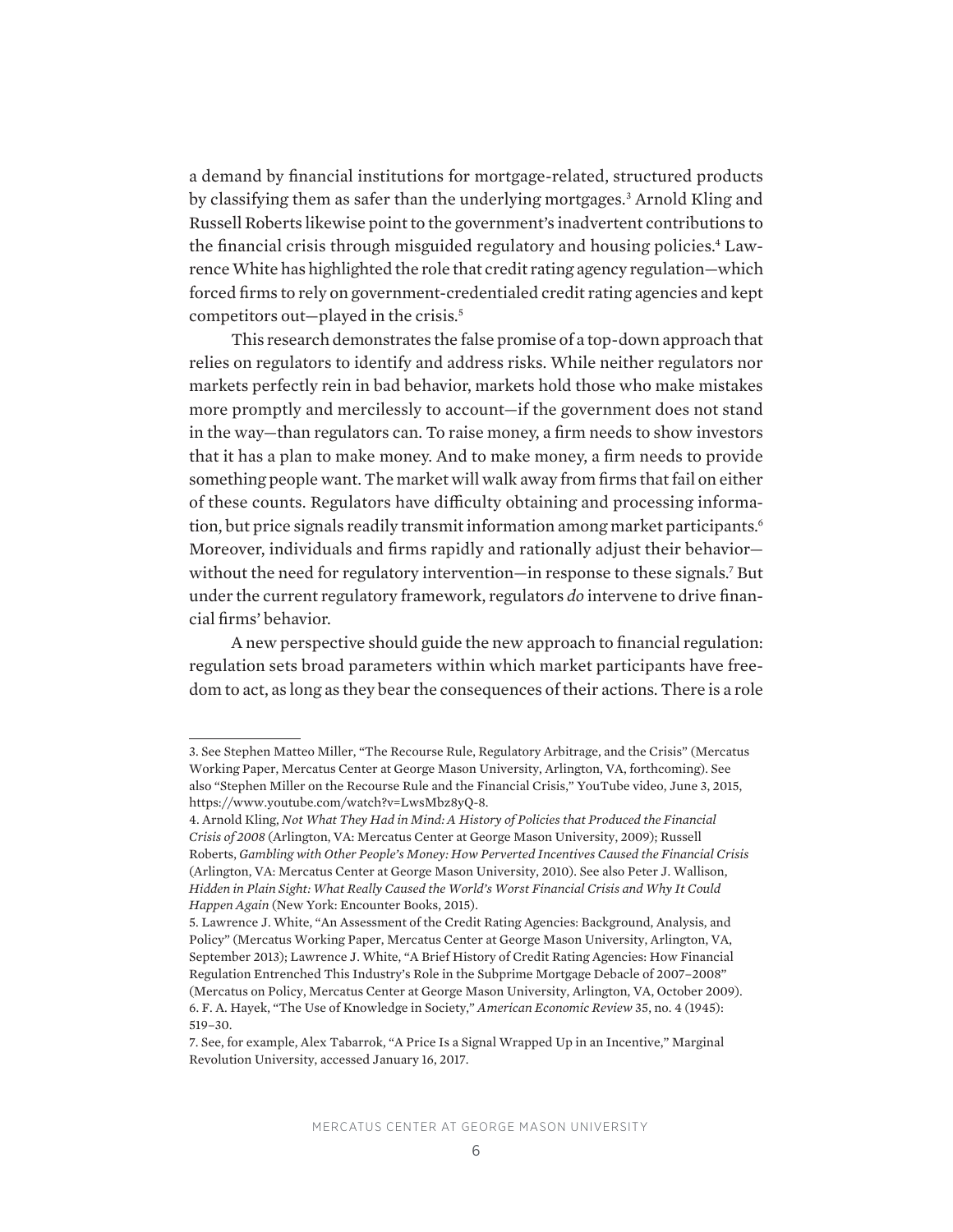for regulators to establish clear ground rules, monitor the markets, and punish fraud, but decision-making, and the attendant responsibility for bad decisions, should be left to market participants. Market participants respond to price signals, which function well as a guide for individual and firm decisions, as long as regulators do not dampen competition, obstruct innovation, or subsidize activities or industries. Private ordering can address many problems without resort to regulatory intervention. When regulation is necessary, it should be rooted in solid economic analysis<sup>8</sup> and notice-and-comment rulemaking.<sup>9</sup> Regulatory enforcement likewise should be grounded in due process and informed by economic analysis.10 And supervision, while an important component of the regulatory system, must not become an opaque and easily abused substitute for rulemaking or enforcement.

# SUBSTANTIVE REFORM

A change in perspective cannot be effectuated without revisiting Dodd-Frank and other financial regulation on the books. Most of Dodd-Frank's provisions place responsibilities on regulators that they cannot fulfill, albeit not for lack of good intentions, creative thinking, and hard work. Dodd-Frank is divided into 16 titles covering a wide array of subjects.11 To ensure that regulators are not asked to do the impossible and taxpayers are not asked to pay for mistakes, each of these titles must be reformed.

Title I is devoted to systemic risk. Its key features include the establishment of the Financial Stability Oversight Council (FSOC) and the Office of Financial Research (OFR) and the introduction of formalized systemic risk identification and regulation. The FSOC brings together the heads of other financial

<sup>8.</sup> See, for example, Jerry Ellig and Vera Soliman, "Is Regulatory Impact Analysis of Financial Regulations Possible?," in *Reframing Financial Regulation: Enhancing Stability and Protecting Consumers*, ed. Hester Peirce and Benjamin Klutsey (Arlington, VA: Mercatus Center at George Mason University, 2016); Jerry Ellig, "Improvements in SEC Economic Analysis since *Business Roundtable*: A Structured Assessment" (Mercatus Working Paper, Mercatus Center at George Mason University, Arlington, VA, December 2016); Hester Peirce, "Economic Analysis by Federal Regulators," *Journal of Law, Economics & Public Policy* 9, no. 4 (2013): 569–613; Abby McCloskey and Hester Peirce, "Holding Financial Regulators Accountable: A Case for Economic Analysis" (American Enterprise Institute, Washington, DC, May 2014).

<sup>9.</sup> Hester Peirce, "Regulating through the Back Door at the Commodity Futures Trading Commission," *Harvard Journal of Law and Public Policy*, Federalist Edition 2, no. 2 (2014): 321–93. 10. J.W. Verret, "Economic Analysis in Securities Enforcement: The Next Frontier at the SEC," *University of Cincinnati Law Review* 82, no. 2 (2013): 491–504.

<sup>11.</sup> For an overview of Dodd-Frank, see Hester Peirce and James Broughel, eds., *Dodd-Frank: What It Does and Why It's Flawed* (Arlington, VA: Mercatus Center at George Mason University, 2012).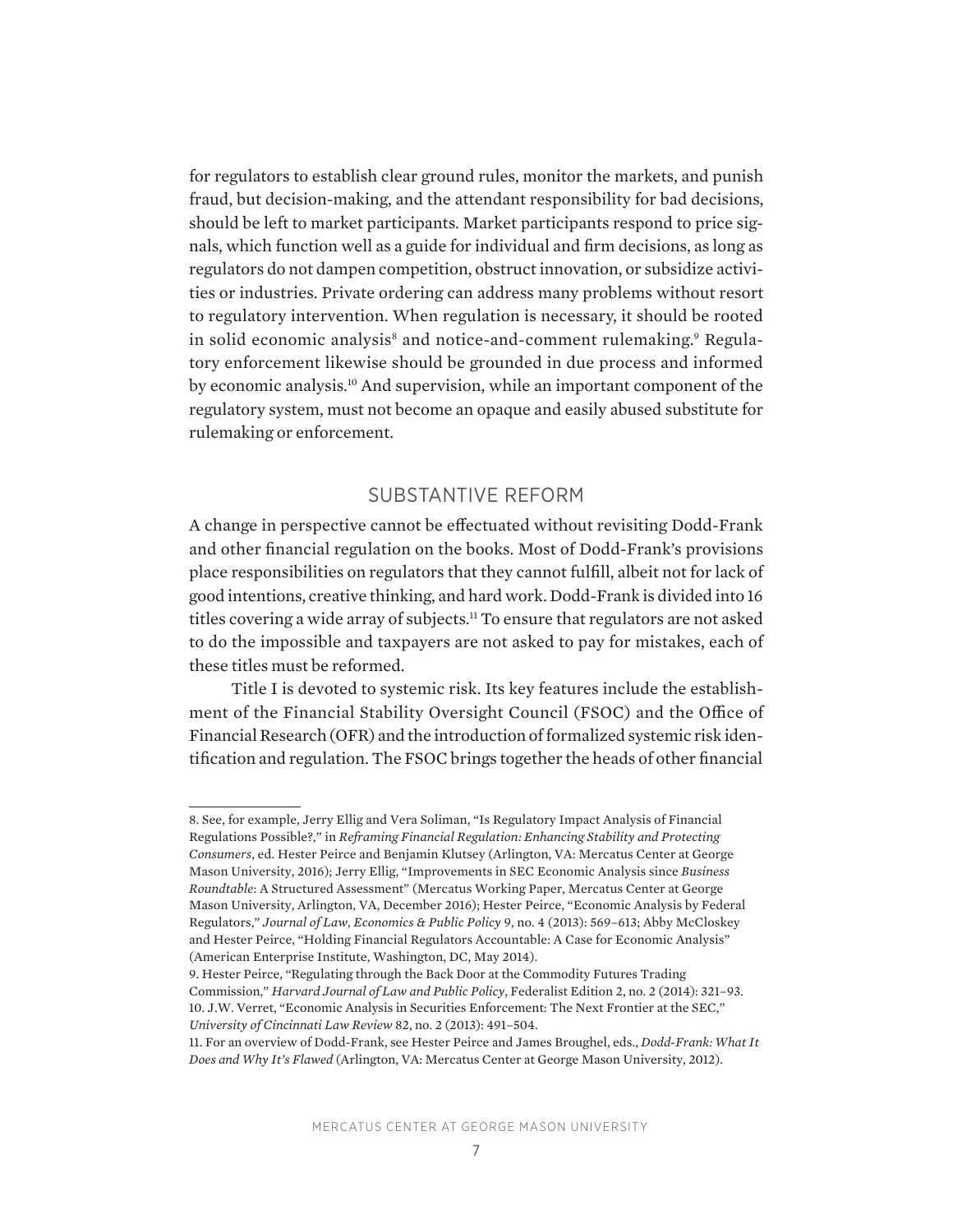regulators, state regulators, and an insurance expert to identify systemically important financial institutions, activities, and so-called financial market utilities.12 The identified institutions and activities are subject to additional regulation, particularly from the Board of Governors of the Federal Reserve System (Fed). The FSOC also is empowered to make recommendations to other financial regulators. The OFR's job is to standardize financial data collection, collect data from other financial regulators and from financial institutions, perform research, and measure financial system risks.

The FSOC's most valuable function—one that has traditionally been performed by the President's Working Group on Financial Markets (PWG)—is to bring together financial regulators to discuss issues of common interest. The FSOC, which is more formal than the PWG, could be retained to facilitate interagency discussions, assessments of the financial system, and analyses of the costs and benefits of multiagency regulatory initiatives. Even if the FSOC is retained for these purposes, the FSOC's other functions—identifying systemically important institutions and activities and recommending courses of action for other regulators—should be eliminated to avoid distracting from and hindering the FSOC's role in fostering regulatory cooperation and information sharing. The OFR, which has a problematic design and a nebulous mission,<sup>13</sup> could be disbanded, and its data standardization remit could be transferred to the FSOC. The OFR has commissioned some interesting research, but research on systemic risk and other financial markets issues will occur with or without OFR involvement.<sup>14</sup> In any case, markets are likely better at tracking systemic risk than regulators, who receive, process, and transmit information less efficiently and comprehensively than markets.<sup>15</sup>

<sup>12.</sup> For a discussion of the FSOC's SIFI designations, see Hester Peirce, "Gaining and Shedding Dodd-Frank's 'Systemically Important Financial Institution' (SIFI) Label," in *Legal Risk Management, Governance and Compliance: Interdisciplinary Case Studies from Leading Experts*, ed. Stuart Weinstein and Charles Wild (Globe Law and Business, 2016), 33–61.

<sup>13.</sup> For a brief overview of some of these concerns, see Hester Peirce, "Dodd-Frank's Office of Financial Research Is an Affront to Privacy," *RealClearMarkets*, April 19, 2012.

<sup>14.</sup> In addition to academic interest in the subject of financial stability, the Fed has a division devoted to financial stability. Specifically, the division "identifies and analyzes potential threats to financial stability; monitors financial markets, institutions, and structures; and assesses and recommends policy alternatives to address these threats. In addition, the division fosters broader understanding of financial stability issues by undertaking longer term research, primarily in banking, finance, and macroeconomics." Board of Governors of the Federal Reserve System, "Financial Stability," January 30, 2017.

<sup>15.</sup> See Matthew Beville, Dino Falaschetti, and Michael J. Orlando, "An Information Market Proposal for Regulating Systemic Risk," *University of Pennsylvania Journal of Business Law* 12, no. 3 (2010): 849–98.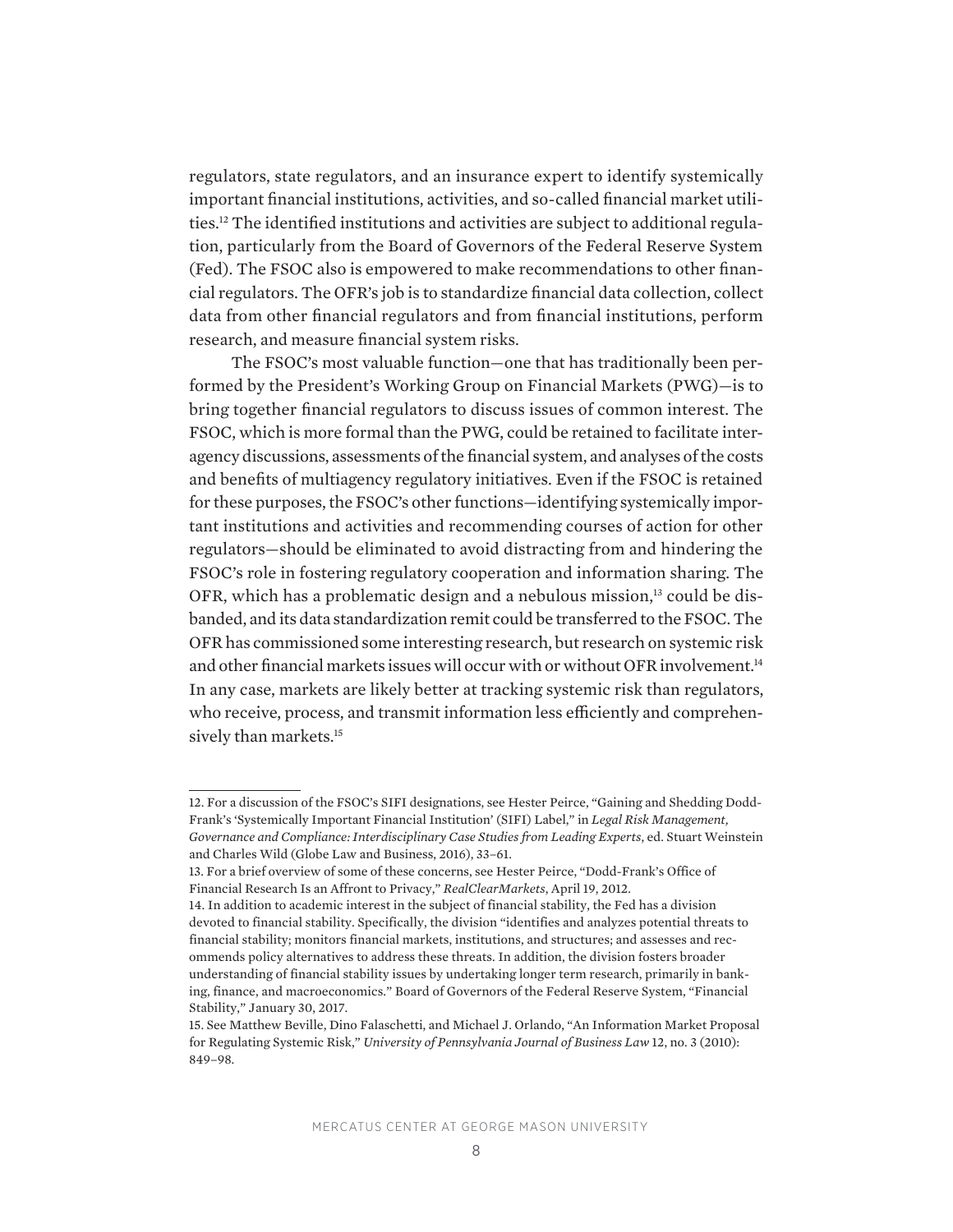For financial firms that regulators deem too big to fail, Title II of Dodd-Frank allows regulators to bypass bankruptcy in favor of a resolution process run by the Federal Deposit Insurance Corporation (FDIC). Specifically, Title II empowers the FDIC, after a government finding that default is on the horizon and there is "no viable private sector alternative," to take over nonbank financial institutions (an area in which the FDIC lacks any particular expertise) and allows the agency to borrow from the Treasury to fund the resolution.<sup>16</sup> Introducing uncertainty about whether, where, by whom, and how a financial firm's failure will be managed undermines sound risk management by financial institutions and their counterparties. A better approach would be to amend the bankruptcy code to make it workable for large financial companies.17 In addition to or instead of Dodd-Frank's requirement that financial companies prepare living wills, other actions can be taken in advance to make failure less likely and more manageable.18

Title III of Dodd-Frank eliminates the Office of Thrift Supervision, an agency that need not be resuscitated. That title also makes permanent a temporary increase in the deposit insurance coverage cap from \$100,000 to \$250,000 per depositor.19 Academic research shows that government-provided deposit insurance undermines financial stability.<sup>20</sup> For that reason, a revision of Dodd-Frank should go in the opposite direction and substantially decrease coverage levels. The average household has far less than \$100,000 in deposits and therefore would be unaffected by such a change. Alternatives to FDIC insurance

<sup>16.</sup> See Paul H. Kupiec, "Title II: Is Orderly Liquidation Authority Necessary to Fix 'Too Big to Fail'?," in *The Case against Dodd–Frank: How the "Consumer Protection" Law Endangers Americans*, ed. Norbert J. Michel (Washington, DC: Heritage Foundation, 2016), 60–61.

<sup>17.</sup> See, for example, Emily Kapur, "The Next Lehman Bankruptcy," in *Making Failure Feasible*, ed. Thomas Jackson, Kenneth E. Scott, and John B. Taylor (Stanford, CA: Hoover Institution Press, 2015).

<sup>18.</sup> See, for example, Garett Jones, "The Rise of Bail-Ins and the Quest for Credible Laissez-Faire Banking," in *Reframing Financial Regulation*, ed. Peirce and Klutsey; Peter J. Wallison, "Title II of Dodd-Frank," in *Reframing Financial Regulation*, ed. Peirce and Klutsey.

<sup>19.</sup> During the crisis, the cap was temporarily raised to \$250,000. Federal Deposit Insurance Corporation, "Emergency Economic Stabilization Act of 2008 Temporarily Increases Basic FDIC Insurance Coverage from \$100,000 to \$250,000 per Depositor," October 7, 2008.

<sup>20.</sup> For a discussion of the literature, see Thomas L. Hogan and Kristine Johnson, "Alternatives to the Federal Deposit Insurance Corporation," in *Reframing Financial Regulation*, ed. Peirce and Klutsey, 60. See also William J. Luther and Thomas L. Hogan, "The Implicit Costs of Deposit Insurance," in *Journal of Private Enterprise* 31, no. 2 (2016): 1–13; William J. Luther and Thomas L. Hogan, "Deposit Insurance Is Not Fair" (working paper, 2015), available through SSRN; William J. Luther and Thomas L. Hogan, "Deposit Insurance Is Not Free" (Mercatus on Policy, Mercatus Center at George Mason University, Arlington, VA, December 2012).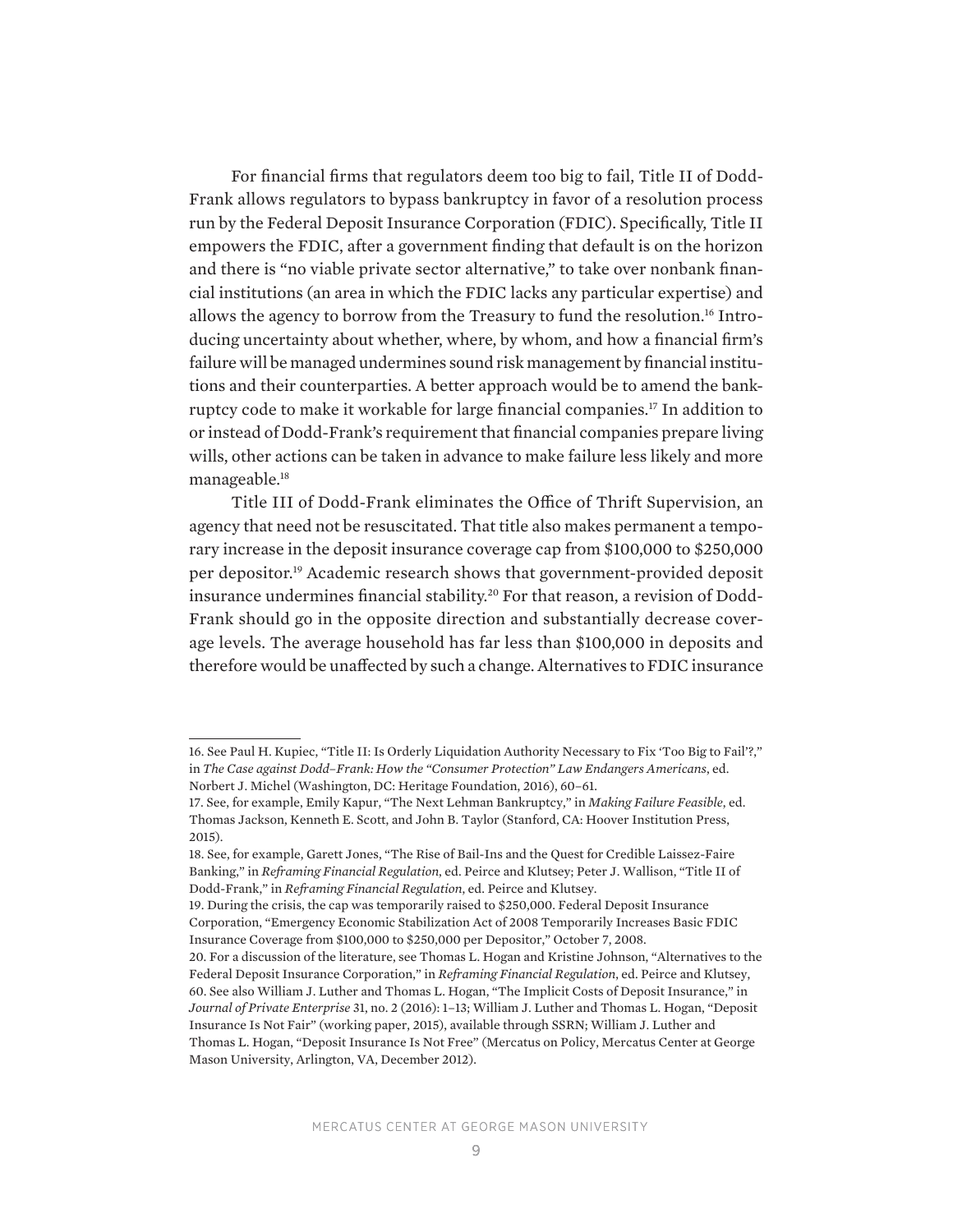include privately administered or provided insurance.<sup>21</sup> Particularly in combination with simpler, higher capital requirements,<sup>22</sup> such an approach could do more for financial stability than expanding FDIC deposit insurance.

Title IV of Dodd-Frank requires hedge fund and certain other private fund advisers to register with the Securities and Exchange Commission (SEC).<sup>23</sup> The resulting influx of private fund advisers has diverted SEC examiners away from funds that serve a far greater number of less sophisticated investors. Concerns about diversion are particularly acute given the inability of the SEC to examine investment advisers regularly. Although many advisers are likely to remain registered even if the requirement is eliminated, allowing advisers the option of deregistering would enable the SEC to redirect its resources to areas of greater need. Title IV also imposes extensive reporting requirements on private fund advisers to meet federal systemic risk regulators' needs. The Form PF arguably has fallen short of expectations,<sup>24</sup> so it could be eliminated or modified to make its information more useful to regulators. Title IV tightened the accredited investor definition, which determines who can invest in certain nonpublic securities offerings, by excluding investors' primary residences. Narrowing the universe of accredited investors harms the economy and investors by artificially constraining the flow of capital and investors' options. To foster economic growth and investor autonomy, reform instead should allow more investors to qualify as accredited.25

Title V of Dodd-Frank covers insurance. Although Title V leaves the existing state regulatory system intact, it (along with the systemic designations of Title I) opens the door to federal regulation of insurance. Title V creates the Federal Insurance Office, which has the ability to nudge state regulators through, for example, reports and so-called covered agreements with international regu-

<sup>21.</sup> Hogan and Johnson discuss alternatives to FDIC insurance. Hogan and Johnson, "Alternatives to the Federal Deposit Insurance Corporation."

<sup>22.</sup> Stephen Matteo Miller, "On Simpler, Higher Capital Requirements," in *Reframing Financial Regulation*, ed. Peirce and Klutsey, 35; James R. Barth and Stephen Matteo Miller, "Benefits and Costs of a Higher Leverage Ratio" (Mercatus Working Paper, Mercatus Center at George Mason University, February 2017).

<sup>23.</sup> For a discussion of Title IV, see J.W. Verret, "Revisiting Title IV: Why Mandatory SEC Registration for Hedge-Fund Advisers Is Not Necessary," in *The Case against Dodd-Frank*, ed. Michel.

<sup>24.</sup> Office of Financial Research, "Asset Management and Financial Stability," September 2013. 25. See, for example, Hester Peirce, "Statement of Dissent from the Investor Advisory Committee Recommendation Regarding Accredited Investor Definition," US Securities and Exchange Commission, February 9, 2015; J.W. Verret, "Time for a Trump/Reagan Revolution at the SEC," *The Hill*, December 13, 2016.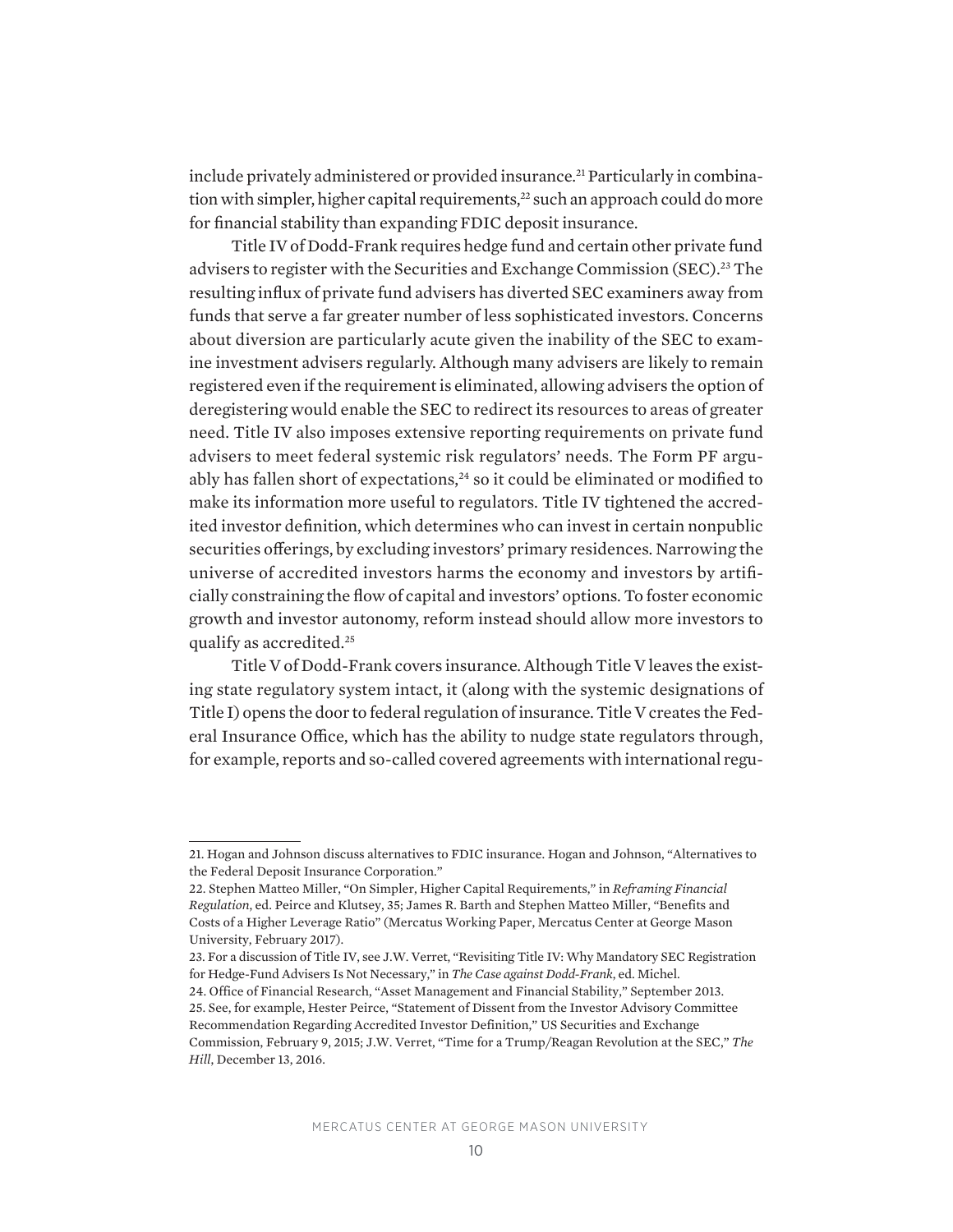lators.26 There are good reasons for contemplating a federal charter option for an industry that is increasingly national in character.<sup>27</sup> But an optional federal charter might lay the groundwork for a federal bailout.<sup>28</sup> A better option-an approach that builds on states' expertise in insurance regulation—might be to allow state competition in chartering under which an insurance company would need only one state charter to operate nationally.29

Title VI of Dodd-Frank expands the Fed's powers to regulate systemic risk associated with large financial institutions and introduces the so-called Volcker Rule to ban banks from proprietary trading and private fund ownership. Expanded Fed oversight and new activity limits do not effectively address the problems that caused distress throughout the financial system during the crisis; financial institutions failed not because of proprietary trading but because of government-induced holdings of the highly rated securitization tranches.<sup>30</sup> Rather than solving problems manifested during the financial crisis, Title VI introduces new ones.

The Volcker Rule could make financial institutions less stable. Although the intention of the Volcker Rule—stopping banks from trading with deposit insurance backing—is commendable, there are better ways to address this problem, including requiring banks to be well capitalized.<sup>31</sup> Forcing banks to forgo the benefits of diversification by narrowing the activities in which they are engaged may actually weaken the banks and make them more vulnerable to risk.32 Indeed, the history of banking is littered with examples of the problems

<sup>26.</sup> For a discussion of the potential federalization of insurance regulation under Dodd-Frank, see Hester Peirce, "Title V and the Creeping Federalization of Insurance Regulation," in *The Case against Dodd-Frank*, ed. Michel; Hester Peirce, "Insurance Regulation in the Dodd-Frank Era" (Policy Brief No. 2015-PB-02, Networks Financial Institute, Indiana State University, Terre Haute, IN, March 2015). 27. For a discussion of the optional federal charter, see the AEI book on optional federal chartering. Peter J. Wallison, ed., *Optional Federal Chartering and Regulation of Insurance Companies* (Washington, DC: AEI Press, 2000).

<sup>28.</sup> Scott E. Harrington, "Insurance Regulation and the Dodd-Frank Act" (Policy Brief No. 2009-PB-01, Networks Financial Institute, Indiana State University, Terre Haute, IN, March 2011).

<sup>29.</sup> See Henry N. Butler and Larry E. Ribstein, "A Single-License Approach to Regulating Insurance" (Faculty Working Papers 154, Northwestern University School of Law, Chicago, IL, 2008). See also Hester Peirce, "Title V and the Creeping Federalization of Insurance Regulation."

<sup>30.</sup> Miller, "The Recourse Rule, Regulatory Arbitrage, and the Crisis."

<sup>31.</sup> See Stephen Matteo Miller and J.W. Verret. "No Need for Title VI with Simpler, Higher Capital," in *The Case against Dodd–Frank*, ed. Michel. See also Hester Peirce and Robert Greene, "Rethinking the Volcker Rule" (Mercatus on Policy, Mercatus Center at George Mason University, January 2013). 32. As J.W. Verret has explained, restrictions on the commodities activities of banks raise similar concerns. J.W. Verret, "How the Price of Beer Cans Led to a Politicized Proposal from the Fed," *The Hill*, October 12, 2016.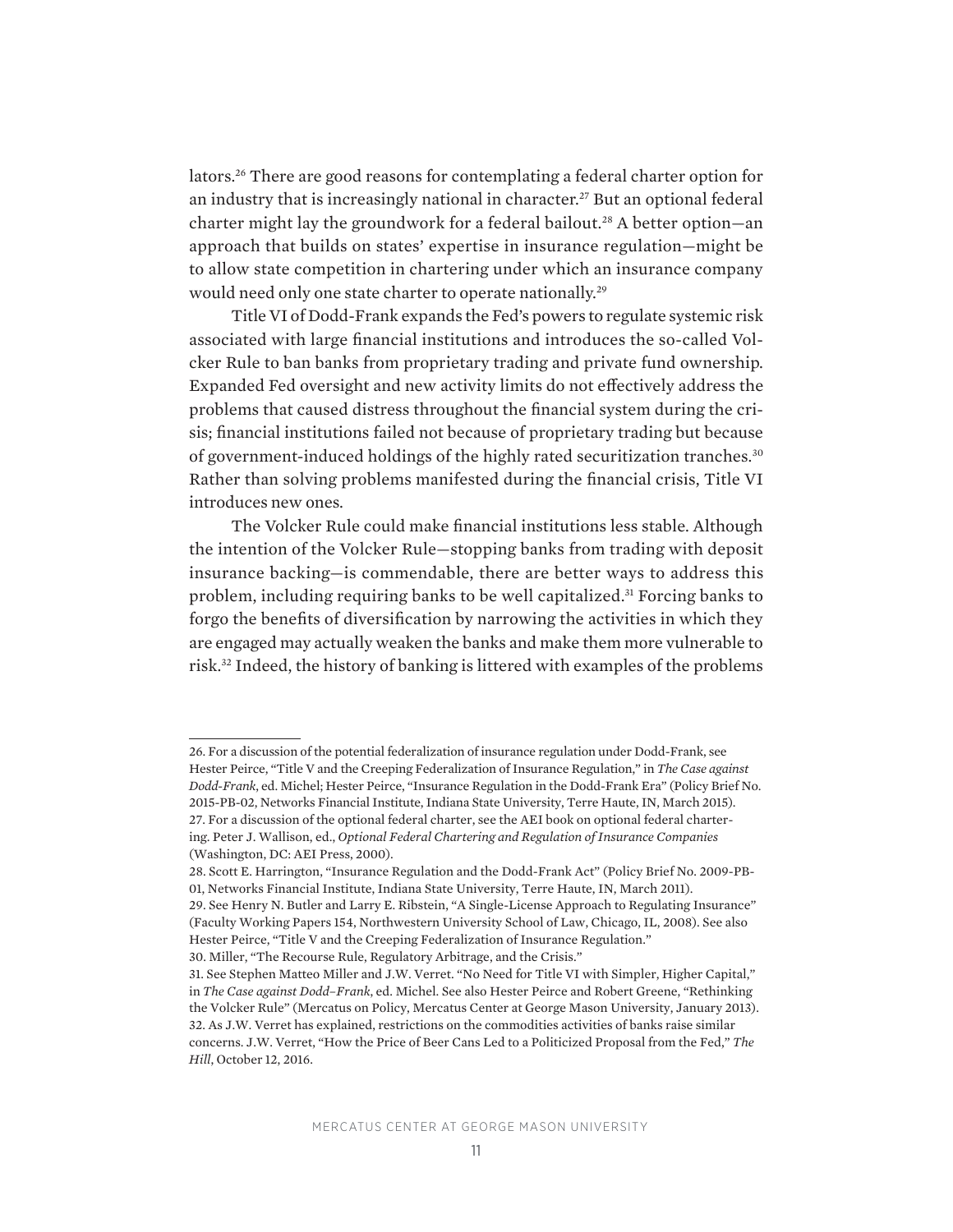caused by arbitrary regulatory lines on bank activities and geographic reach.33 While it limits diversification in some areas, the Volcker Rule could cause financial institutions as a group to move into new types of risk-taking.34 Regulators and banks have struggled to implement the Volcker Rule in a way that does not cut off legitimate market making and hedging and does not impair liquidity.35

As augmented by Title VI,<sup>36</sup> the Fed's power over holding companies and subsidiaries across the financial industry raises concerns about homogenized regulation. Because the Fed's remit has expanded to include nonbanks, all financial institutions—baked into the same mold by the Fed—will increasingly share vulnerability to regulatory mistakes by the Fed and market events.<sup>37</sup> An error made by the Fed will affect not only banks and bank holding companies, but the whole financial industry landscape.<sup>38</sup> In revisiting Title VI of Dodd-Frank, policymakers should consider whether the Fed's role in monetary policy conflicts with its regulatory and supervisory roles and creates undue temptation for the central bank to use its monetary policy tools to cover up regulatory mistakes.<sup>39</sup>

<sup>33.</sup> For a detailed discussion, see Charles W. Calomiris and Stephen H. Haber, *Fragile by Design: The Political Origins of Banking Crises and Scarce Credit* (Princeton, NJ: Princeton University Press, 2014); Michael D. Bordo, Angela Redish, and Hugh Rockoff, "Why Didn't Canada Have a Banking Crisis in 2008 (or in 1930, or 1907, or . . .)?," *Economic History Review* 68, no. 1 (2015): 218–43. For a short summary, see Stephen Matteo Miller, "The Path to 'Too Big to Fail': How We Got Holding Companies and Left Market Discipline Behind," *U.S. News and World Report*, December 19, 2016. 34. See, for example, Hester Peirce, "The Volcker Rule Increases the Likelihood that Banks Will Default," *RealClearMarkets*, March 26, 2014. As the op-ed notes, the benefit-cost analysis for the Volcker Rule warned, for example, of a potential "change in the composition of the banks' portfolio of government agency securities." Office of the Comptroller of the Currency, "Analysis of 12 CFR Part 44," accessed February 3, 2017, https://web.archive.org/web/20140321144523/http:/www.occ.gov /topics/laws-regulations/legislation-of-interest/volcker-analysis.pdf.

<sup>35.</sup> See, for example, Vern McKinley, "After the Crisis: Revisiting the 'Banks Are Special' and 'Safety Net' Doctrines" (Mercatus Research, Mercatus Center at George Mason University, Arlington, VA, June 2015), 34–39. A recent Fed study found that the Volcker Rule has adversely affected corporate bond liquidity. Jack Bao, Maureen O'Hara, and Alex Zhao, "The Volcker Rule and Market-Making in Times of Stress" (Finance and Economics Discussion Series 2016-102, Board of Governors of the Federal Reserve System, Washington, DC, September 2016).

<sup>36.</sup> For an illustration of the expansion, see Hester Peirce and Robert Greene, "The Federal Reserve's Expanding Regulatory Authority Initiated by Dodd-Frank," Mercatus Center at George Mason University, November 13, 2013.

<sup>37.</sup> See Mark Calabria, Norbert Michel, and Hester Peirce, "Reforming the Regulators," in *Prosperity Unleashed: Smarter Financial Regulation* (Washington, DC: Heritage Foundation, forthcoming). 38. For a discussion of these and other problems with the Fed's regulatory approach, see Hester Peirce, "Legislation to Reform the Federal Reserve on Its 100-Year Anniversary" (Testimony before the House Financial Services Committee, Mercatus Center at George Mason University, Arlington, VA, July 10, 2014).

<sup>39.</sup> Ibid.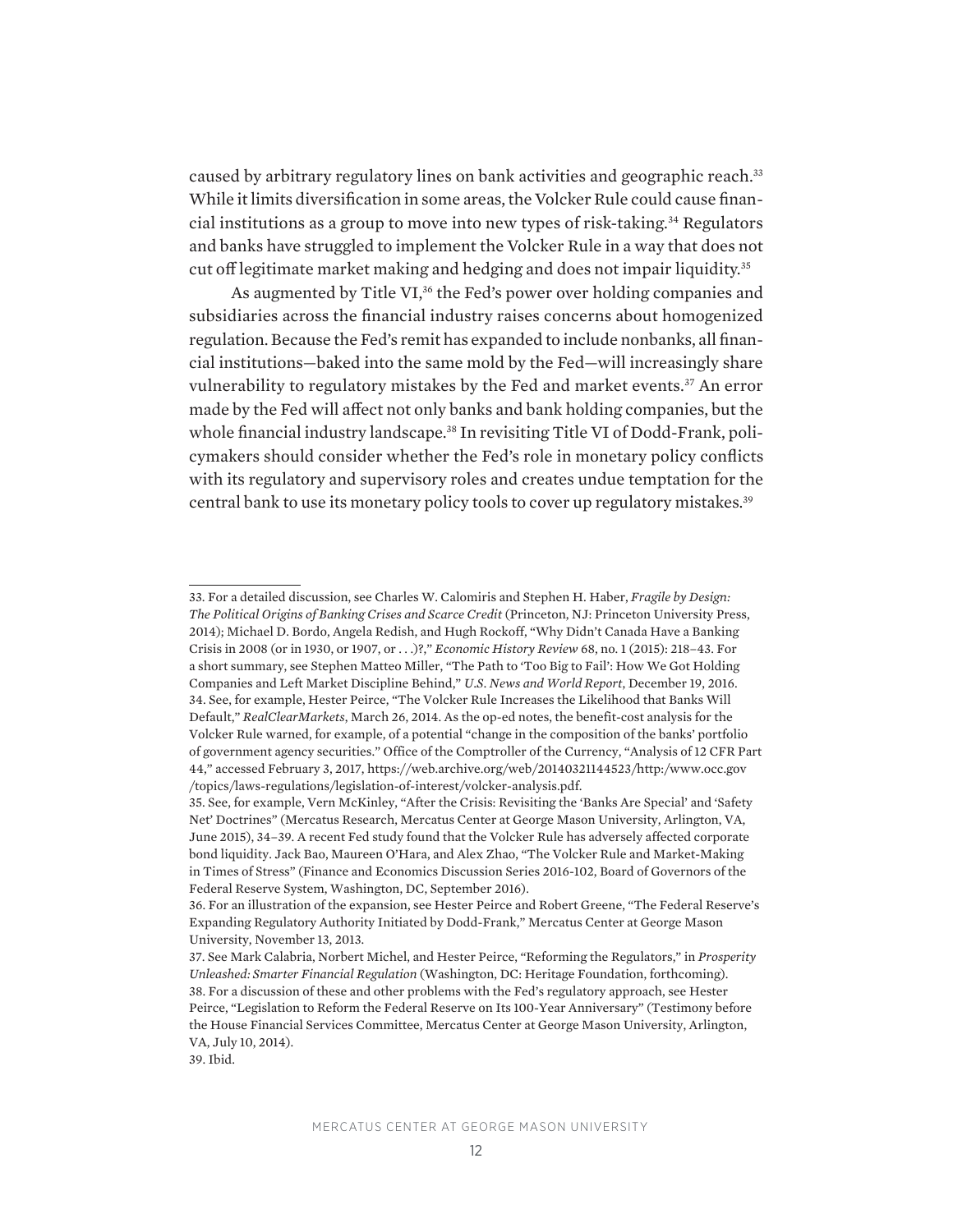Under Titles VII and VIII of Dodd-Frank, regulators establish a new regulatory framework for over-the-counter derivatives (swaps) and the clearinghouses that now manage many of these contracts. Derivatives are financial contracts that derive their value from something else, such as a commodity, a bond, an interest rate, or a currency. They help financial and Main Street companies to manage risk and are also valuable sources of information to individuals, firms, and regulators.40 Dodd-Frank mandates that central clearinghouses act as seller to every buyer and buyer to every seller in standardized swap transactions, and it also requires that these transactions be traded on exchange-like platforms.<sup>41</sup> Because of the size and complexity of the affected derivatives markets, this is an ambitious and dangerous undertaking. While central clearing moves some risk out of large financial firms, it introduces new risks for these firms, their customers, and the broader financial system.<sup>42</sup> Clearinghouses are inherently difficult to manage properly, and the introduction of government clearing mandates only complicates risk management.<sup>43</sup> Given that virtually all of the major financial institutions now interact with clearinghouses in at least one and usually more capacities, a clearinghouse misstep or a market event that causes the clearinghouse to collect additional margin to protect itself could spark a crisis. A better approach would drop the clearing mandate and allow market participants to decide when to use a clearinghouse.44 Regardless of where clearing occurs, regulators should be able to see what is happening in these markets,<sup>45</sup> which Title

<sup>40.</sup> For a discussion of the role that derivatives play in the economy, see Bruce Tuckman, "In Defense of Derivatives: From Beer to the Financial Crisis" (Policy Analysis No. 781, Cato Institute, Washington, DC, September 29, 2015).

<sup>41.</sup> The focus on derivatives was driven by an incomplete understanding of the problems American International Group experienced during the crisis. See, for example, Hester Peirce, "Securities Lending and the Untold Story in the Collapse of AIG" (Mercatus Working Paper, Mercatus Center at George Mason University, Arlington, VA, May 2014). In any event, the tailored nature of AIG's swap transactions would have precluded them from being centrally cleared.

<sup>42.</sup> See, for example, Craig Pirrong, "The Inefficiency of Clearing Mandates" (Policy Analysis No. 665, Cato Institute, Washington, DC, July 21, 2010). Professor Craig Pirrong, an early skeptic of mandatory clearing, explains that "fundamental economic considerations suggest that a clearing mandate is likely to reduce market efficiency and pose its own systemic risks in a world where information is costly."

<sup>43.</sup> See generally Hester Peirce, "Derivatives Clearinghouses: Clearing the Way to Failure," *Cleveland State Law Review* 64, no. 3 (2016): 589–660, and sources cited therein.

<sup>44.</sup> See, for example, Hester Peirce and Vera Soliman, "Rethinking the Swaps Clearing Mandate," in *Reframing Financial Regulation*, ed. Peirce and Klutsey.

<sup>45.</sup> Despite claims to the contrary, prior to Dodd-Frank, regulators did have information about these markets. See, for example, Norbert J. Michel, "Fixing the Dodd-Frank Derivatives Mess: Repealing Titles VII and VIII," in *The Case against Dodd-Frank*, ed. Michel. Dodd-Frank improved the SEC's and CFTC's view into these markets.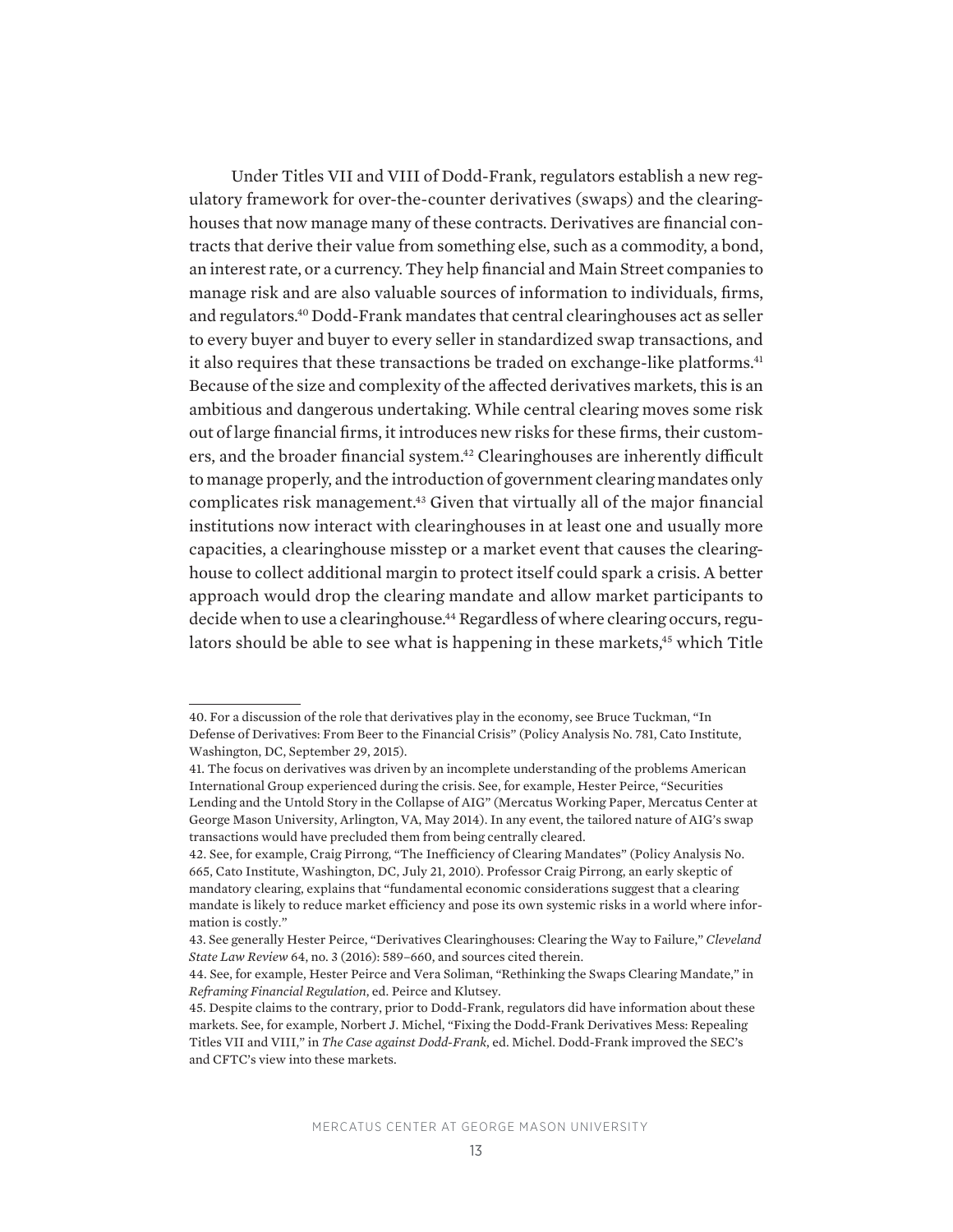VII reporting requirements may be able to achieve. In contrast, the clearing and trading mandates at the heart of the title fundamentally change these important markets by introducing new risks that are not fully understood.46 Policymakers should modify Title XVI, which relates to the tax treatment of derivatives, as needed to reflect the changes in clearing and trading mandates.

Title VIII, an outgrowth of the clearing mandate of Title VII, should be modified to focus on coordination of principles-based regulatory oversight of clearinghouses, rather than on systemic designations. Title VIII allows regulators to prescribe special regulation for designated clearinghouses and other socalled financial market utilities (a term that implies intense regulatory control) and firms engaged in designated payment, clearing, or settlement activities. Title VIII therefore gives regulators a free hand to reshape a large swath of financial firms through the imposition of new "risk management standards," a term that the statute defines broadly.<sup>47</sup> Title VIII also allows the Fed to grant special privileges—including the ability to set up accounts at the Fed, the ability to earn money on Fed balances, and borrowing privileges—to designated financial market utilities.48 Title VIII, following the lead of Title I, causes the firms that deal with clearinghouses and other financial market infrastructure firms to look to government regulators to oversee these entities and address any problems. A natural outgrowth of regulators' displacement of private monitoring and discipline is an expectation that the Fed will step in to bail out these entities if they fail. Bolstering this expectation is Title VIII's establishment of the avenues (Federal Reserve accounts and services) through which such bailouts could be carried out.49 To avoid bailouts, the special designations of and privileges for clearinghouses and the broad regulatory delegations in Title VIII should be eliminated.

Title IX of Dodd-Frank addresses a large number of topics, most within the SEC's purview. The title warrants piece-by-piece consideration so that effective provisions can be retained. For example, expanding the SEC's ability to engage in investor testing is a useful rulemaking tool, particularly in combination with the

<sup>46.</sup> CFTC Commissioner J. Christopher Giancarlo makes specific recommendations for modifying swaps trading rules. Christopher Giancarlo, "Reconsidering the Dodd-Frank Swaps Trading Regulatory Framework," in *Reframing Financial Regulation*, ed. Peirce and Klutsey. 47. See Dodd-Frank § 805.

<sup>48.</sup> Clearinghouses, for example, are opening accounts at the Federal Reserve. Katy Burne, "Clearinghouses Park Billions in New Fed Accounts," *Wall Street Journal*, November 23, 2016. 49. For a discussion of Title VIII, see Norbert J. Michel, "Fixing the Dodd-Frank Derivatives Mess," in *The Case Against Dodd-Frank*, ed. Michel, 131; Peirce and Broughel, eds., *Dodd-Frank: What It Does and Why It's Flawed*, 91–98; Daniel M. Gallagher, "Bank Regulators at the Gates: The Misguided Quest for Prudential Regulation of Asset Managers: Remarks at the 2015 Virginia Law and Business Review Symposium," US Securities and Exchange Commission, April 10, 2015.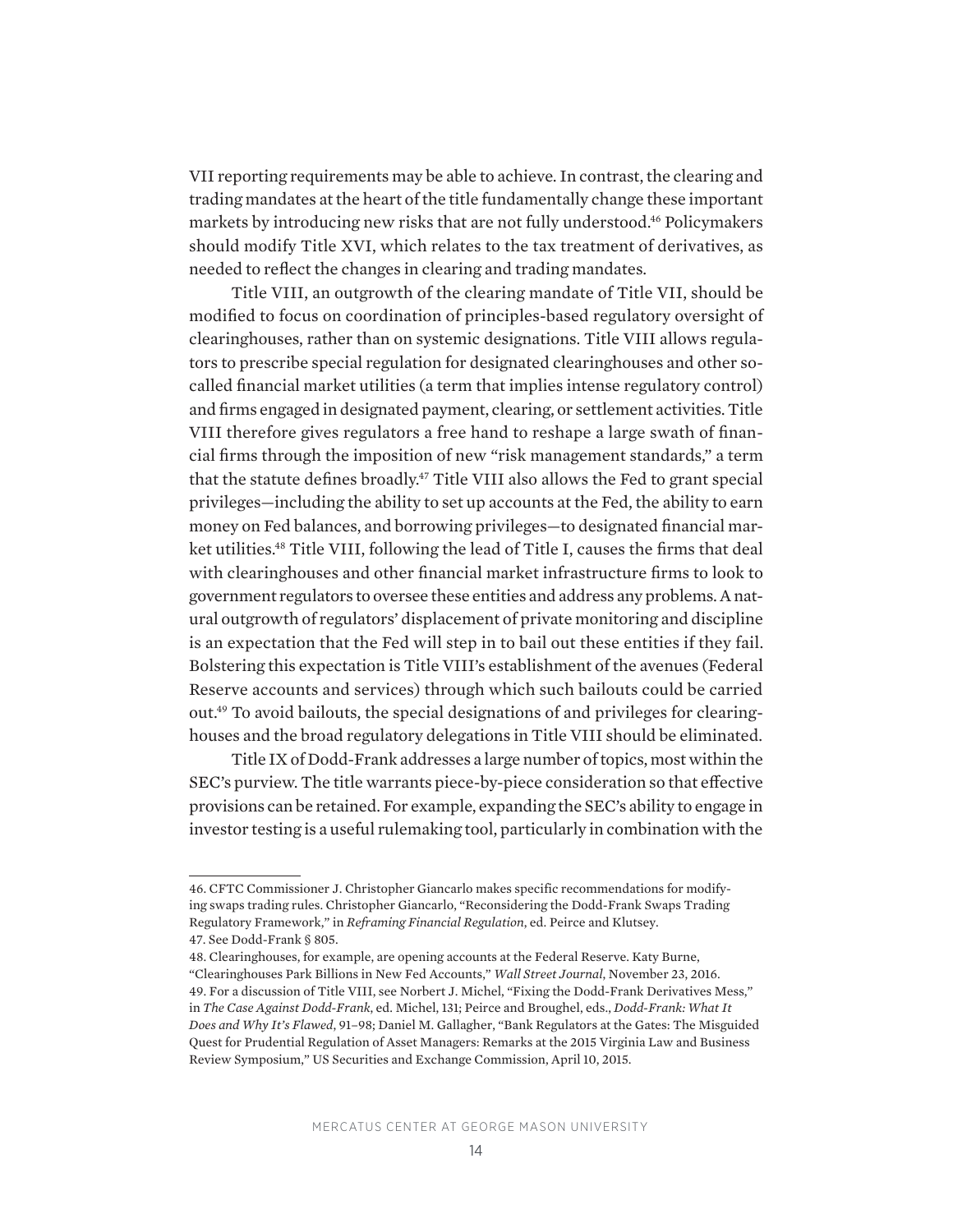agency's new emphasis on rigorous economic analysis.<sup>50</sup> The Investor Advisory Committee and the Investor Advocate serve a useful role in advising the SEC, but the agency's five commissioners should bear ultimate responsibility for the agency's agenda and actions. Less clear is the need for the investor ombudsman, a position that Dodd-Frank created, but whose duties seem to overlap with the SEC's preexisting Office of Investor Education and Advocacy.

The SEC has not taken regulatory action under Title IX's provisions related to the duties that broker-dealers and investment advisers have toward their clients. A recent rulemaking by the Department of Labor may have effectively superseded those provisions and thus undermined the ability of the SEC the primary governmental regulator of retail investors' relationship with their brokers—to effectively regulate in this area.51 To ensure consistency, Congress should consider constraining the Department of Labor's regulatory authority under the Employee Retirement Income Security Act to eliminate potential conflicts with SEC rules.<sup>52</sup>

Title IX also deals with the SEC's relationships with self-regulatory organizations (SROs) such as the stock exchanges and Financial Industry Regulatory Authority (FINRA). Although Dodd-Frank's procedural changes to speed consideration of SRO rulemakings may have helped on the margins, any Dodd-Frank rewrite should focus on bigger issues related to the propriety of the role SROs play given their nongovernmental status and nontransparent methods.<sup>53</sup> As part of the reconsideration of the role of SROs in financial regulation, FINRA's arbitration process warrants review. However, research on the value of arbitration provisions in other contexts<sup>54</sup> should give the SEC pause before it acts on its Title IX authority to override mandatory arbitration clauses in private contracts.

<sup>50.</sup> Ellig, "Improvements in SEC Economic Analysis." For comparison, see Jerry Ellig and Hester Peirce, "SEC Regulatory Analysis: 'A Long Way to Go and a Short Time to Get There,'" *Brooklyn Journal of Corporate, Financial & Commercial Law* 8, no. 2 (2014): 361–437.

<sup>51.</sup> See, for example, Daniel M. Gallagher, Commissioner, US Securities and Exchange Commission, Comment Letter to Thomas Perez, Secretary, Department of Labor, July 21, 2015.

<sup>52.</sup> See, for example, Calabria, Michel, and Peirce, "Reforming the Regulators," in *Prosperity Unleashed: Smarter Financial Regulation*.

<sup>53.</sup> For a discussion of some of these issues, see Hester Peirce, "The Financial Industry Regulatory Authority: Not Self-Regulation after All" (Mercatus Working Paper, Mercatus Center at George Mason University, Arlington, VA, January 2015). See also Daniel M. Gallagher, "US Broker-Dealer Regulation," in *Reframing Financial Regulation*, ed. Peirce and Klutsey; David Burton, "Reforming FINRA" (Report, Heritage Foundation, Washington, DC, February 2017).

<sup>54.</sup> Jason Scott Johnston and Todd Zywicki, "The Consumer Financial Protection Bureau's Arbitration Study: A Summary and Critique" (Mercatus Working Paper, Mercatus Center at George Mason University, Arlington, VA, August 2015).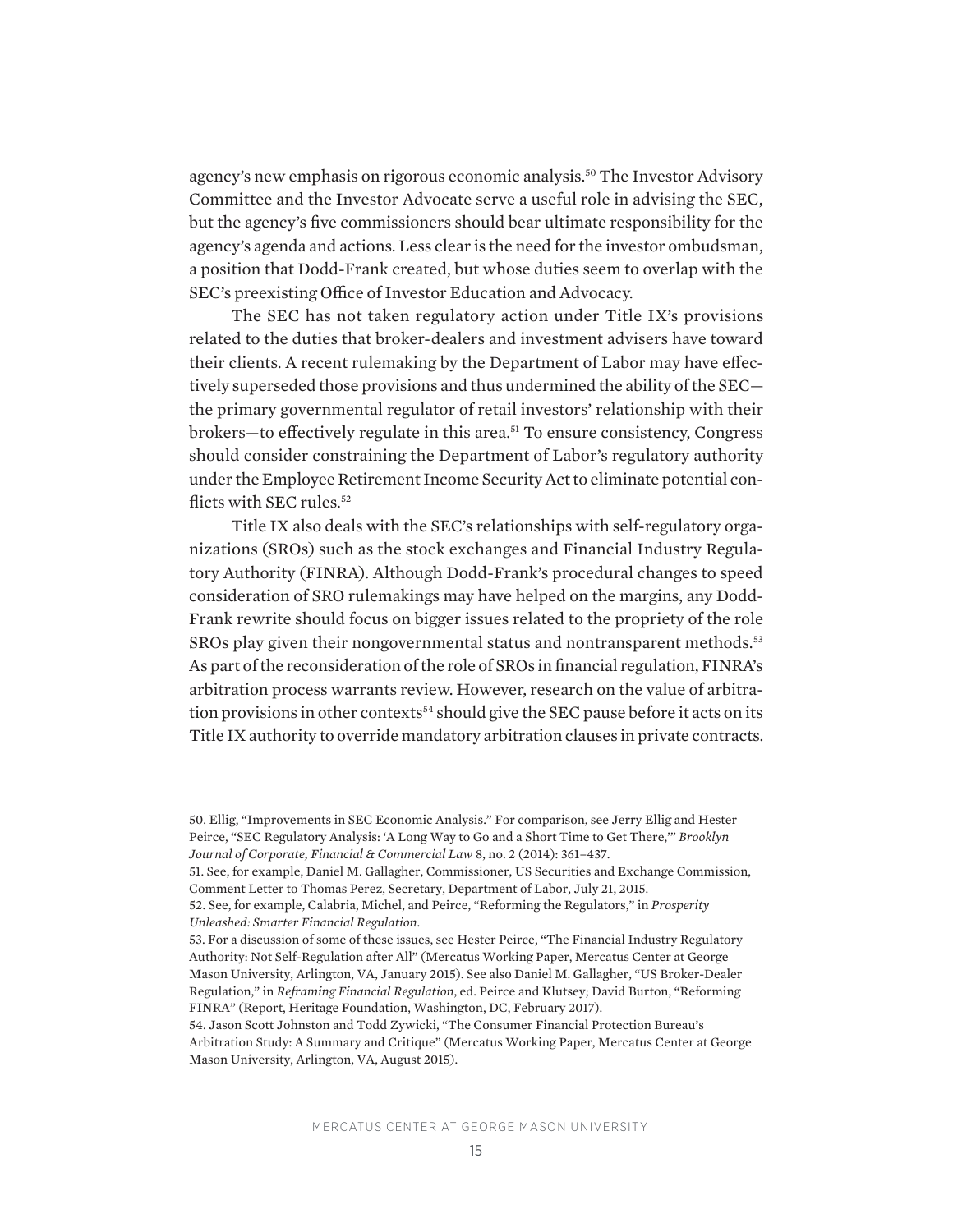Title IX includes a number of enforcement-related provisions. Some of these—such as permitting collateral bars for different types of SEC registrants have contributed to the SEC's ability to protect investors, but others have raised due process concerns.<sup>55</sup> For example, Dodd-Frank expanded the SEC's authority to impose penalties in administrative proceedings—enforcement cases run through the SEC's in-house tribunal rather than a federal court. After making active use of its authority, the SEC has faced a number of challenges to the legality of its administrative proceedings.<sup>56</sup> To address due process concerns, policymakers might consider retracting the expanded penalty authority in Dodd-Frank and adding protections for subjects of administrative proceedings. The infamous Madoff Ponzi scheme highlighted the valuable role that whistleblowers can play in rooting out fraud.57 In response, Dodd-Frank established a new program for rewarding and protecting SEC whistleblowers. While this program (and a similar one at the CFTC) has generated useful information and should be retained, certain elements—particularly mandatory minimum payouts and permissible circumvention of internal reporting channels—should be studied in the light of the agencies' experience with their whistleblower programs.<sup>58</sup>

Title IX addresses credit ratings, which contributed to the crisis by masking asset risks and dissuading market participants from engaging in their own due diligence. Dodd-Frank took the positive step of requiring the removal of mandates to use credit ratings from statutes and regulations; these government mandates encouraged financial institutions to rely blindly on credit ratings.<sup>59</sup> Another part of Title IX, however, counteracts the positive effect of removing rating mandates. Title IX created a new credit ratings bureaucracy within the SEC, which encourages reliance on ratings and the government regulators that oversee them.60 Title IX also gives the SEC authority to establish a system to assign credit ratings, which would further solidify the dependence of the credit rating industry on the SEC's seal of approval and accordingly diminish the incentive for ratings users to make their own assessments of the rating agencies.

<sup>55.</sup> To the extent the SEC has exercised its collateral bar authority retroactively, due process concerns also exist. See, for example, Gregory Bartko v. Securities and Exchange Commission, Case No. 14-1070, --- F.3d ---, (D.C. Circuit, January 17, 2017).

<sup>56.</sup> See, for example, Bandimere v. SEC, No. 15-9586, 2016 WL 7439007, --- F.3d --- (10th Cir., December 27, 2016); Raymond J. Lucia Cos., Inc. v. SEC, 832 F.3d 277 (D.C. Cir. 2016).

<sup>57.</sup> Harry Markopolos, *No One Would Listen: A True Financial Thriller* (Hoboken, NJ: John Wiley & Sons, 2010).

<sup>58.</sup> Hester Peirce, "Blowing the Whistle on Whistleblowers," *RealClearMarkets*, September 26, 2012. 59. White, "An Assessment of the Credit Rating Agencies."

<sup>60.</sup> Peirce and Broughel, eds., *Dodd-Frank: What It Does and Why It's Flawed*, 102–103.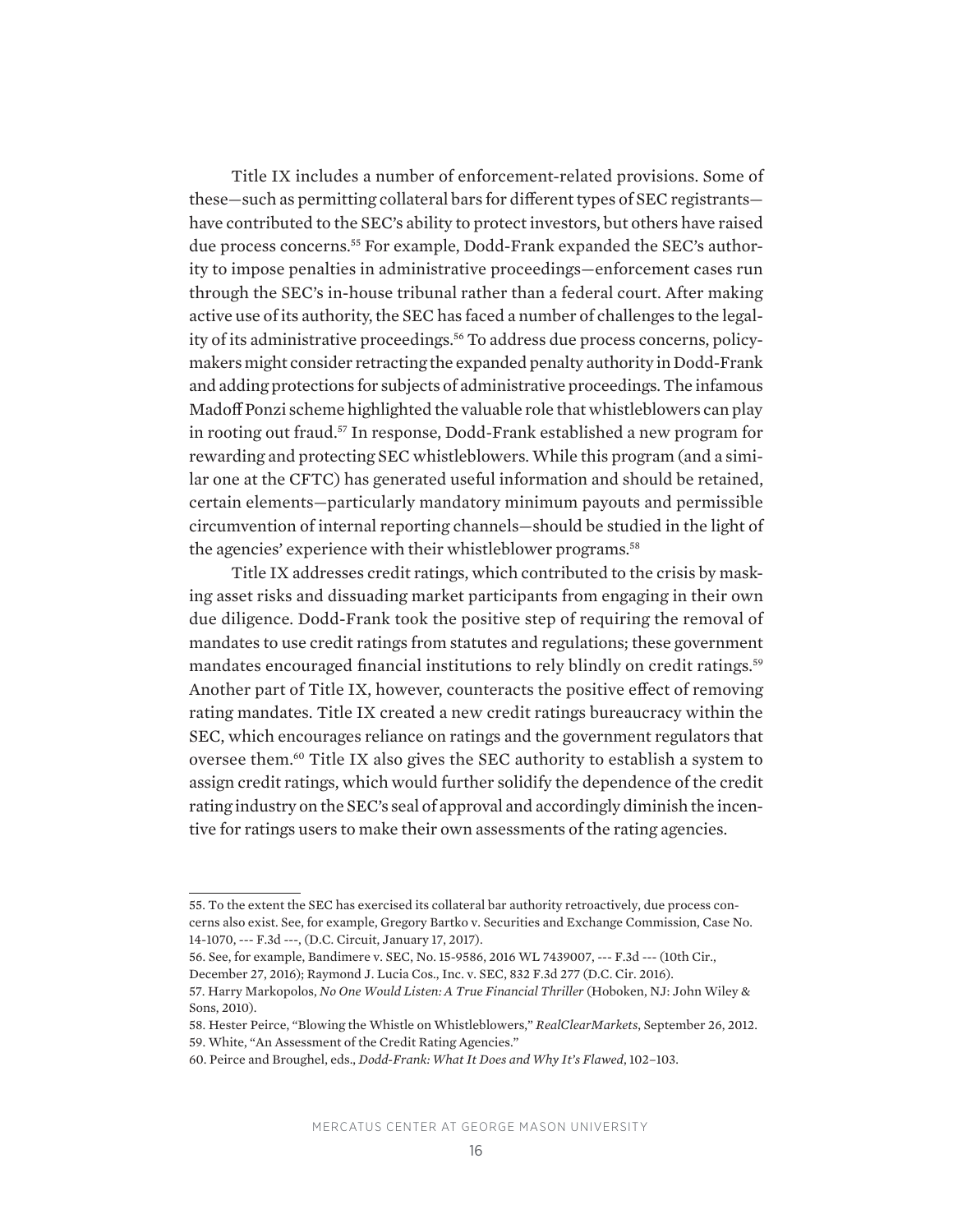In addition to reforming credit ratings, Title IX attempts to improve securitization by requiring securitizers to retain "skin in the game." The "skin-in-thegame" problem was created by the Recourse Rule, which was finalized in late 2001 to encourage securitization but discourage risk-taking.61 By setting riskweighted capital requirements for securitizations according to credit ratings, the Recourse Rule pushed banks to hold the highest-rated tranches, which suffered catastrophic losses during the crisis.<sup>62</sup> In any event, the final rules are complex and riven with exceptions, including one for securities backed by Fannie Mae and Freddie Mac. A better approach, particularly in light of Dodd-Frank's provisions strengthening disclosure and representations and warranties, would allow risk retention to be a matter of private contract. More fundamentally, non-riskbased capital requirements could diminish the incentive to securitize assets.<sup>63</sup>

Another major objective of Title IX is to expand the SEC's role in managing how companies are governed. The provisions requiring companies to allow shareholders nonbinding votes on executive compensation and golden parachutes, independence requirements for compensation committees, and proxy access authorization<sup>64</sup> fall into this category. Rather than eliminating competition among states in corporate chartering by federalizing corporate law, policymakers should look for ways to enhance competition, including allowing corporations to select charters that are tailored to their business model or industry.65 In revising this portion of Title IX, policymakers should take a close look

<sup>61.</sup> For a detailed discussion of the Recourse Rule, see Jeffrey Friedman and Wladimir Kraus, *Engineering the Financial Crisis: Systemic Risk and the Failure of Regulation* (Philadelphia: University of Pennsylvania Press, 2011).

<sup>62.</sup> For a discussion of why banks involved in securitizing assets held the highest-rated tranches, see Isil Erel, Taylor Nadauld, and René Stulz, "Why Did Holdings of Highly Rated Securitization Tranches Differ So Much across Banks?," *Review of Financial Studies* 27, no. 2 (2014): 404–53. Miller, "The Recourse Rule, Regulatory Arbitrage, and the Crisis," shows that it was the largest securitizing banks that increased their holdings of the highest-rated tranches the most, which explains why the largest banks featured prominently during the crisis.

<sup>63.</sup> See, for example, Thomas L. Hogan, Neil Meredith, and Xuhao Pan, "Evaluating Risk-Based Capital Regulation" (Mercatus Working Paper, Mercatus Center at George Mason University, Arlington, VA, January 2013); Arnold Kling, "Risk-Based Capital Rules," in *Reframing Financial Regulation*, ed. Peirce and Klutsey. See also Miller, "The Recourse Rule, Regulatory Arbitrage, and the Crisis," which shows that after the Recourse Rule was finalized, large securitizing banks increased their holdings.

<sup>64.</sup> For a discussion of proxy access, see Bernard S. Sharfman, "What Theory and Empirical Evidence Tell Us about Proxy Access" (Mercatus Working Paper, Mercatus Center at George Mason University, Arlington, VA, August 2016).

<sup>65.</sup> See, for example, J.W. Verret, "Uber-ized Corporate Law: Toward a 21st Century Corporate Governance for Crowdfunding and App-Based Investor Communications," *Journal of Corporation Law* 41, no. 4 (2016): 101–43.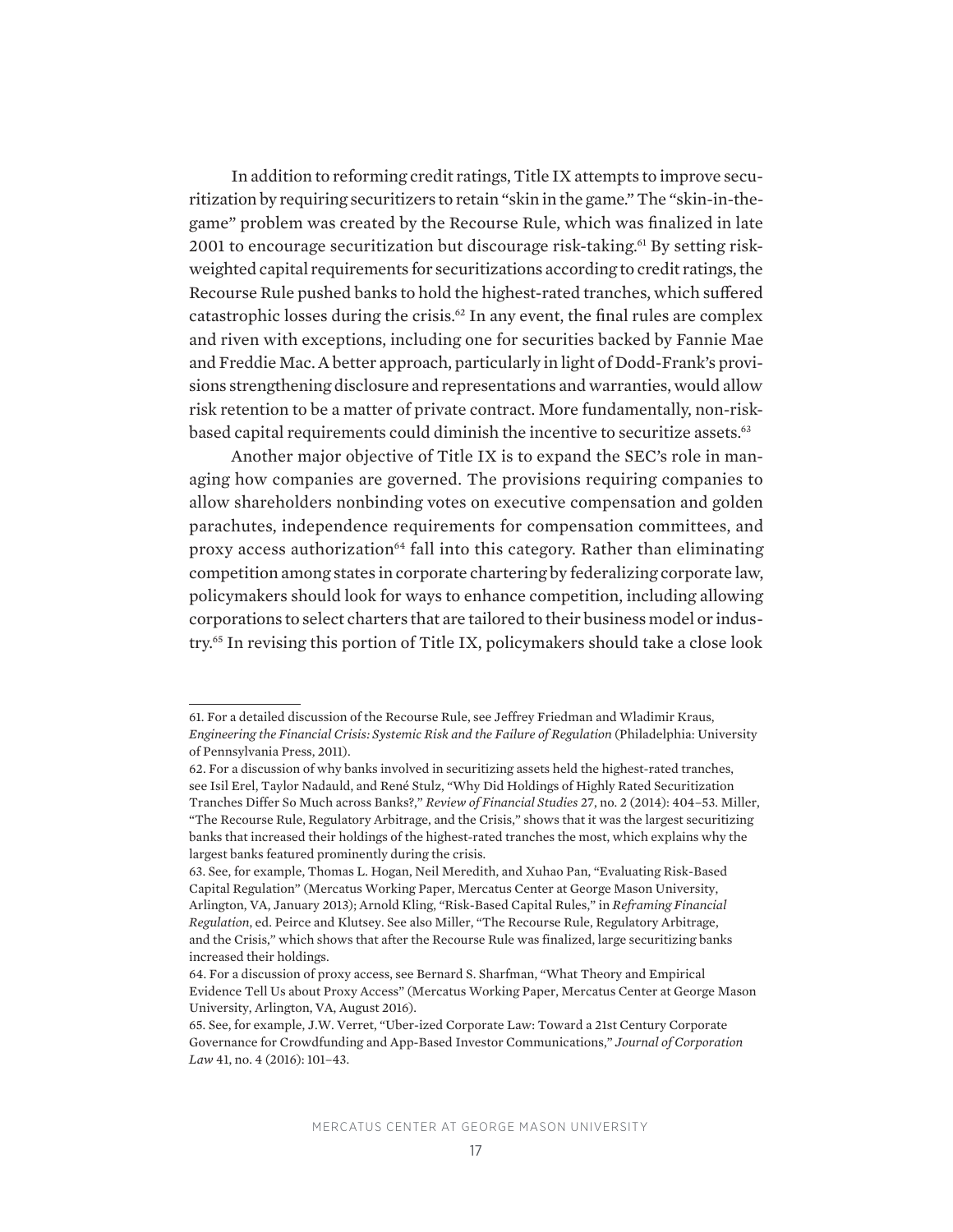at the related issue of the degree to which regulation has caused undue reliance on proxy advisers.<sup>66</sup>

The social disclosure provisions in Titles IX and XV of Dodd-Frank merit reconsideration. These provisions burden and distract both the SEC and issuers without clear benefit for the investors that pay for them. They require companies to make disclosures related to arbitrary employee compensation ratios, conflict minerals, resource extraction, and mining. In addition to forcing the SEC to regulate outside of its traditional bailiwick, these provisions have had harmful consequences.<sup>67</sup> The SEC's disclosure requirements more traditionally have served investors by providing them material information related to corporate value maximization.<sup>68</sup>

Title IX contains a section on municipal securities, which should be an important area of focus for the SEC because of the size of the market and the heavy participation by retail investors. The particular changes made by the statute warrant reconsideration with an eye toward identifying the problems in this market and assessing whether Dodd-Frank's solutions are working and when additional legislative changes are needed. Among other things, policymakers should review the structural changes to the Municipal Securities Rulemaking Board made by Dodd-Frank and the new municipal adviser registration regime.<sup>69</sup> Any review should take into account events since the passage of Dodd-Frank, including the Puerto Rican debt crisis<sup>70</sup> and the SEC's enforcement activity against municipal debt issuers.

<sup>66.</sup> James K. Glassman and J.W. Verret, "How to Fix Our Broken Proxy Advisory System" (Mercatus Research, Mercatus Center at George Mason University, Arlington, VA, April 2013); James K. Glassman and Hester Peirce, "How Proxy Advisory Services Became So Powerful" (Mercatus on Policy, Mercatus Center at George Mason University, Arlington, VA, June 2014).

<sup>67.</sup> For a discussion of some of these harms, see David Burton, "How Title XV Mandated Disclosures Harm, Rather than Protect, Investors," in *The Case Against Dodd-Frank*, ed. Michel; Dominic P. Parker and Bryan Vadheim, "Resource Cursed or Policy Cursed? US Regulation of Conflict Minerals and Violence in the Congo," *Journal of the Association of Environmental and Resource Economists* 4, no. 1 (2017): 1–49. See also Peirce and Broughel, eds., "Title XV: Requirements for Nonfinancial Companies," in *Dodd-Frank: What it Does and Why It's Flawed*, 153.

<sup>68.</sup> J.W. Verret, "The Securities Exchange Act Is a Material Girl, Living in a Material World: A Response to Bebchuk and Jackson's 'Shining Light on Corporate Political Spending,'" *Harvard Business Law Review* 3, no. 1 (2013): 453–71.

<sup>69.</sup> Peirce and Broughel, eds., *Dodd-Frank: What It Does and Why It's Flawed*, 105–6. 70. See, for example, Marc D. Joffe and Jesse Martinez, "Origins of the Puerto Rico Fiscal Crisis" (Mercatus Research, Mercatus Center at George Mason University, Arlington, VA, April 2016); J.W. Verret, "Draft Bill for Puerto Rico Will Only Hurt the Island," *The Hill*, April 8, 2016; J.W. Verret and Marc Joffe, "Should Puerto Rico Be Allowed to Restructure Its Debt? A Mercatus Debate" (Policy Brief, Mercatus Center at George Mason University, Arlington, VA, April 2016).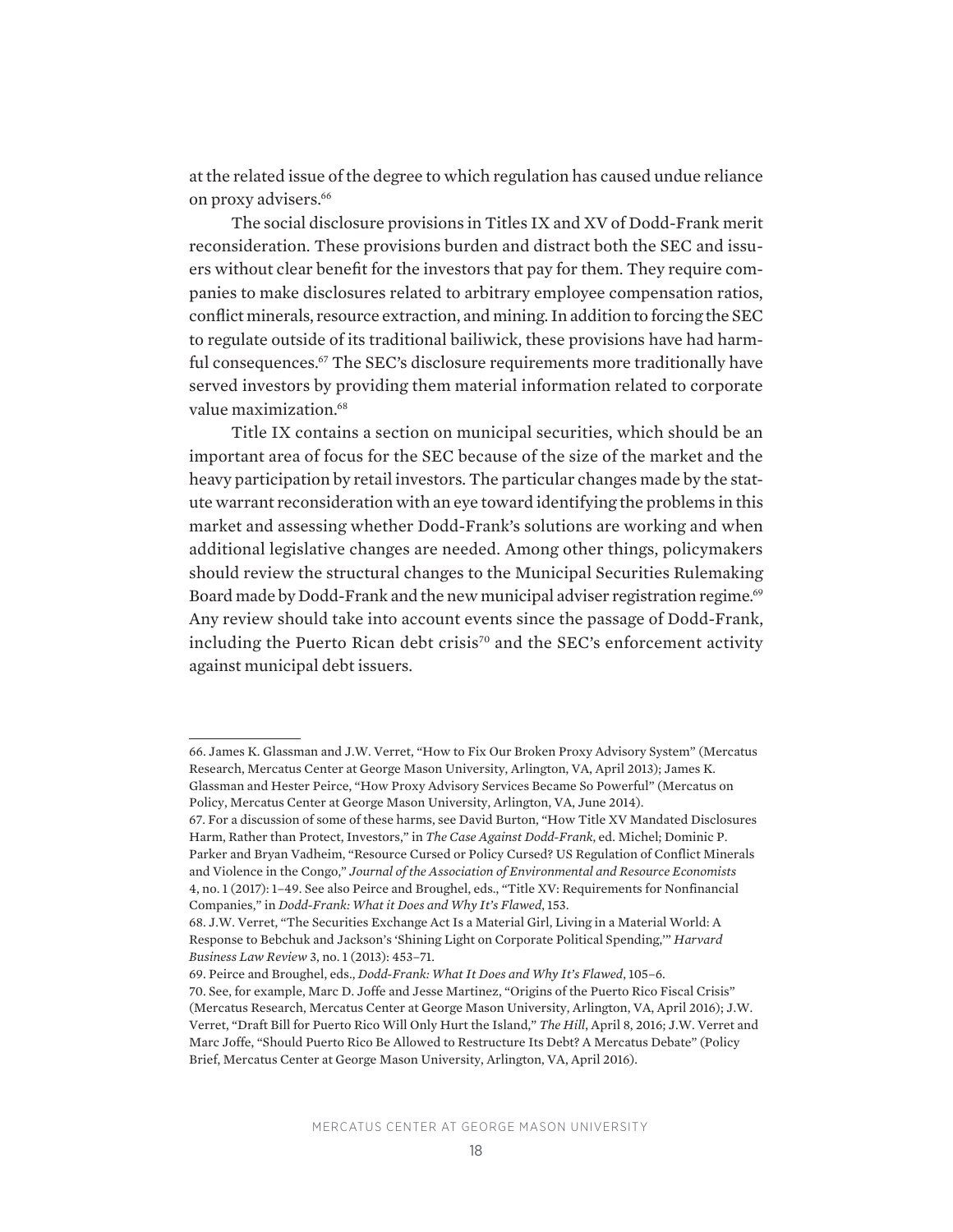Title X of Dodd-Frank established the Bureau of Consumer Financial Protection (CFPB) to regulate providers of consumer financial products and services. The structure of the CFPB and its actions have raised questions about its legitimacy and constitutionality. The CFPB's structure—a single director who is removable only for cause, funded but not overseen by the Fed, granted extraordinary discretion in interpreting its statutes—makes it uniquely independent from accountability.71 In light of these bureaucratic peculiarities, the Court of Appeals for the DC Circuit recently held that the CFPB's design is unconstitutional.72 As might be expected for an agency that answers to no one, the CFPB has taken actions that raise concerns about due process, jurisdictional overreach, and research integrity.73 A commission structure, congressional appropriations, a more rigorous economic analysis requirement, and a narrower jurisdiction would help to moderate the CFPB's actions and make them more consistent over time, which would in turn provide welcome predictability to regulated entities and their customers and investors.<sup>74</sup> Eliminating the CFPB and transferring its appropriately narrowed responsibilities<sup>75</sup> to the other banking agencies and the Federal Trade Commission may be necessary given that the CFPB's bad habits—developed over half a decade could be difficult to root out. Title X also includes the controversial Durbin

<sup>71.</sup> Todd Zywicki, "The Consumer Financial Protection Bureau: Savior or Menace?," *George Washington Law Review* 81, no. 3 (2013): 856–928.

<sup>72.</sup> PHH Corp. et al. v. Consumer Financial Protection Bureau, No. 15-1177 (D.C. Cir., Oct. 11, 2016). 73. See, for example, Todd Zywicki, "Assessing the Effects of Consumer Finance Regulations" (Testimony before the Senate Committee on Banking, Housing, and Urban Affairs, Law & Economics Center, George Mason University School of Law, Arlington, VA, April 5, 2016); Hester Peirce, "Increasing the Effectiveness of the Bureau of Consumer Financial Protection in Protecting Consumers" (Testimony before the Financial Institutions and Consumer Credit Subcommittee of the House Financial Services Committee, Mercatus Center at George Mason University, Arlington, VA, May 21, 2014); Hester Peirce and Vera Soliman, "Disclosure of Consumer Complaint Narrative Data" (Public Interest Comment, Mercatus Center at George Mason University, Arlington, VA, September 10, 2014); Johnston and Zywicki, "The Consumer Financial Protection Bureau's Arbitration Study"; Thomas W. Miller Jr., Todd Zywicki, and Brian Knight, "Comment on the CFPB's Rule on Payday, Vehicle Title, and Certain High-Cost Installment Loans" (Public Interest Comment, Mercatus Center at George Mason University, Arlington, VA, October 7, 2016).

<sup>74.</sup> Brian Knight, "Court Rulings Bruise Consumer Financial Protection Bureau's Authority," *The Hill*, May 2, 2016.

<sup>75.</sup> Among other things, the new authority should clearly circumscribe jurisdictional reach, avoid the ill-defined term "abusive" acts and practices introduced by Dodd-Frank, and limit consumer data collection. See, for example, Hester Peirce, "CFPB Knows Abuse When It Sees It," Expert Commentary, Mercatus Center at George Mason University, March 29, 2012; Zywicki, "Assessing the Effects of Consumer Finance Regulation."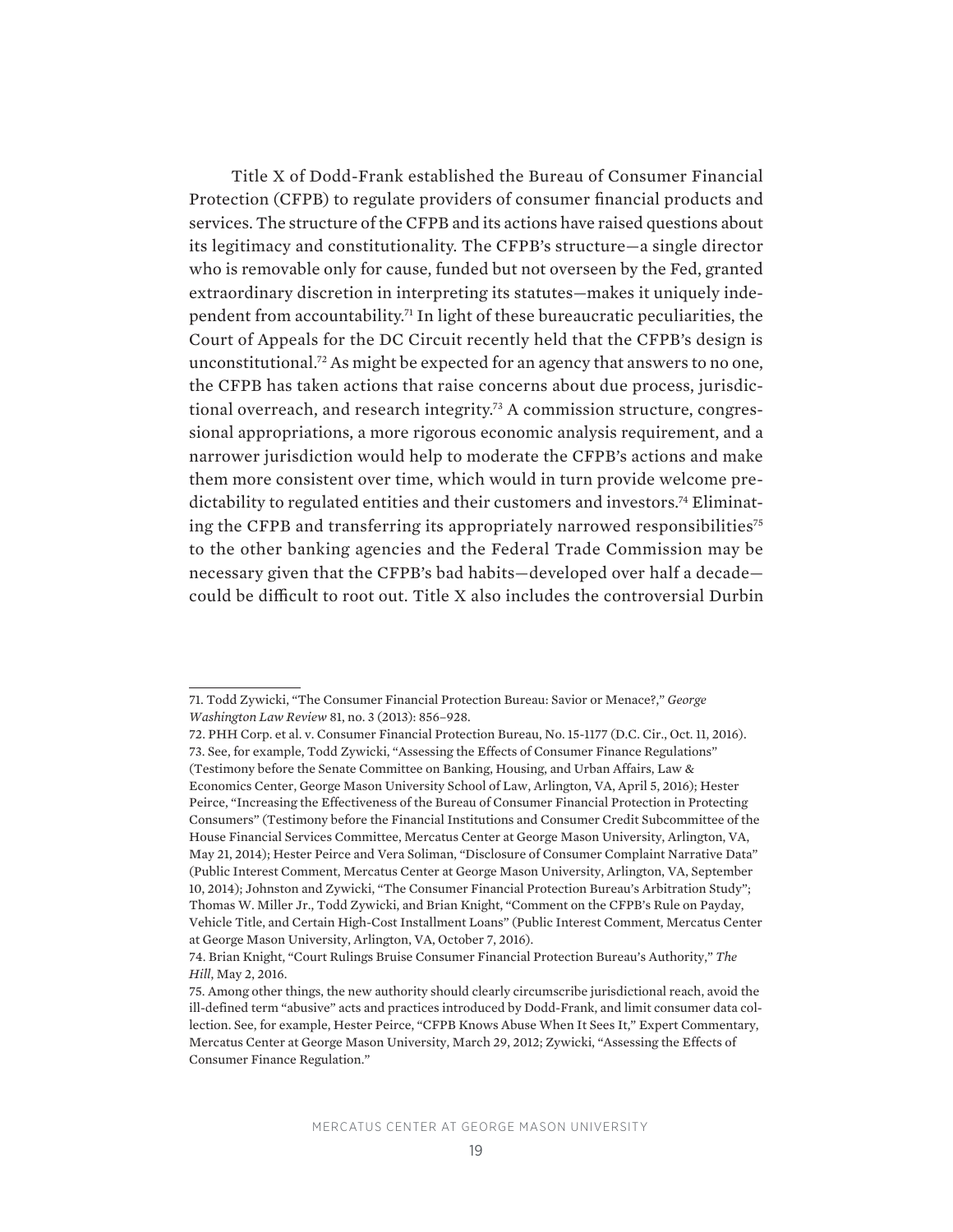Amendment, which should be reconsidered in light of evidence that it has not helped consumers as intended.76

Title XI makes changes to the Federal Reserve's governance and its emergency lending authority. On the governance side, Title XI creates a new vice chairman for supervision, a position that has not yet been filled. If the Federal Reserve retains its regulatory and supervisory powers, the position should be retained and filled to establish some measure of accountability for the Fed's exercise of these authorities. Title XI also changes the way in which the Federal Reserve district bank presidents are chosen. Concerns about potential conflicts of interest are better addressed by not asking the Federal Reserve to engage in regulatory policy and credit allocation, the areas in which the conflicts arise.<sup>77</sup> In making reforms in this area, policymakers should consider the important insights that the district banks, which maintain relationships with banks and businesses throughout the United States (and outside of Washington, DC), have on monetary policy.78

With respect to emergency lending, Title XI mandates some public transparency in emergency lending and limits the Fed's authority in Federal Reserve Act section 13(3) by requiring that such lending be broadly available—not targeted to a single company.79 The Federal Reserve's implementing rule chafes against these new restrictions by reserving for the Fed as much latitude as possible to engage in emergency lending.<sup>80</sup> The objectives of section 13(3) are better met through standard monetary policy tools that provide system-wide liquidity,

<sup>76.</sup> Todd J. Zywicki, Geoffrey A. Manne, and Julian Morris, "Price Controls on Payment Card Interchange Fees: The US Experience" (Financial Regulatory Research Program White Paper 2014-2, International Center for Law and Economics, Portland, OR, 2014).

<sup>77.</sup> See Lawrence H. White, "Ending the Federal Reserve's Overreach into Credit Allocation" (Testimony before the Subcommittee on Monetary Policy and Trade of the House Financial Services Committee, Mercatus Center at George Mason University, Arlington, VA, March 12, 2014), 5–6. Professor White explains, "Potential conflicts of interest can be entirely avoided while retaining the FRB member banks' desirable indirect input into monetary policy via the FRB presidents only by removing the Fed entirely from credit allocation. If the Fed gives no institution favored credit allocation treatment in the form of a bailout or concessionary loan, it does not matter which institutions are represented on an FRB's board of directors."

<sup>78.</sup> Dino Falaschetti and Chad Reese, "Come Together, over the Fed?," *The Hill*, March 3, 2015. The authors explain that "better aligning the incentives of monetary policy-makers with productive policy objectives could establish a stronger first line of defense against monetary mischief."

<sup>79.</sup> See James Broughel, "Fed Transparency and Bailouts," in *Dodd-Frank: What It Does and Why It's Flawed*, ed. Peirce and Broughel, 120–33.

<sup>80.</sup> Extensions of Credit by Federal Reserve Banks, 80 Fed. Reg. 78959 (proposed December 18, 2015). For some of the concerns with the Federal Reserve's approach, see, for example, comments by J.W. Verret, summarized in Martin Neil Baily and John B. Taylor, eds., *Across the Great Divide: New Perspectives on the Financial Crisis* (Stanford, CA: Hoover Institution Press, 2014), 371.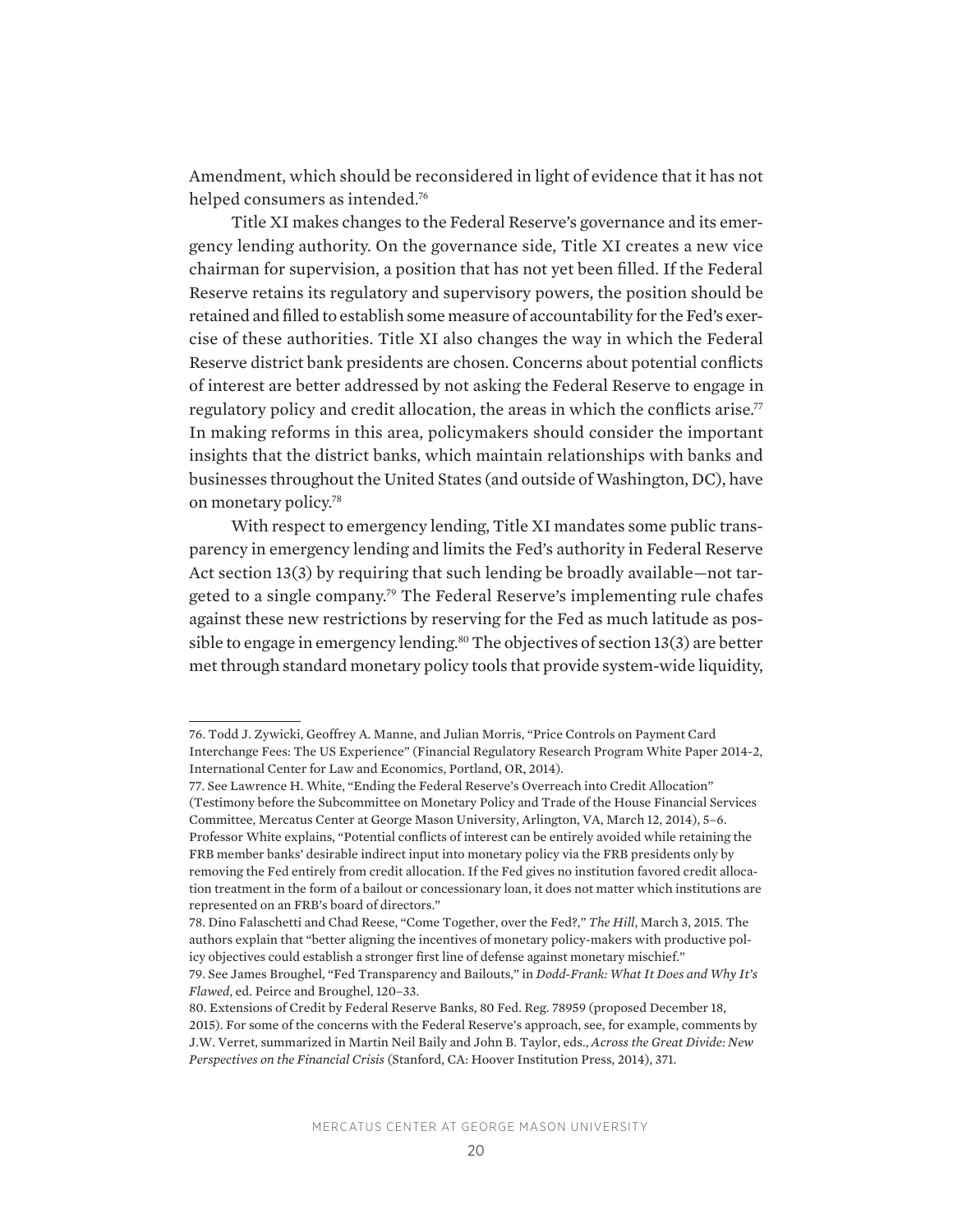rather than directing aid to specific companies.<sup>81</sup> Policymakers should consider additional actions to regularize monetary policy, including bounded discretion, meaningfully increased transparency, and subjecting the Fed's actions to a market check.<sup>82</sup>

Title XII seeks to increase "access to mainstream financial institutions," but it does this by subsidizing bank lending to low- and moderate-income individuals. A preferable approach would be to expand unsubsidized private lending by lowering regulatory and litigation obstacles.83 Eliminating or reforming the CFPB, which—along with other legal and regulatory developments—has heightened the legal risk of engaging with low- and moderate-income customers (or at least restructuring it to facilitate accountability), would help.<sup>84</sup> Also helpful in this regard would be a mandate to regulators to provide the flexibility necessary to accommodate innovation in the customer financial services space, rather than using rules and enforcement actions as a signal to would-be innovators that serving low- and moderate-income consumers carries with it heightened legal liability. Lowering regulatory barriers to entry and reducing the regulatory privileges enjoyed by incumbent financial institutions are two ways to invite innovators to offer consumer financial services to underserved populations.<sup>85</sup>

Titles XIII and XIV represent missed opportunities to deal with housing finance. Title XIII generates a report on housing finance reform, but no actual housing reform. Title XIV makes extensive changes in the rules governing mortgage lending, including new rules for mortgage originators and the new qualified

<sup>81.</sup> See Norbert J. Michel, "Title XI Does Not End Federal Reserve Bailouts," in *The Case against Dodd-Frank*, ed. Michel, 173–74.

<sup>82.</sup> See, for example, David Beckworth and Joshua R. Hendrickson, "Nominal GDP Targeting and the Taylor Rule on an Even Playing Field" (Mercatus Working Paper, Mercatus Center at George Mason University, Arlington, VA, October 2016); Alexander William Salter, "An Introduction to Monetary Policy Rules" (Mercatus Working Paper, Mercatus Center at George Mason University, Arlington, VA, December 2014); Mercatus Center, "Monetary Rules for a Post-Crisis World," September 7, 2016; Scott Sumner, "A Market-Driven Nominal GDP Targeting Regime" (Mercatus Research, Mercatus Center at George Mason University, Arlington, VA, July 2013).

<sup>83.</sup> See, for example, Thomas W. Miller Jr. and Harold A. Black, "Examining Arguments Made by Interest Rate Cap Advocates," in *Reframing Financial Regulation*, ed. Peirce and Klutsey; Todd J. Zywicki, "Market-Replacing versus Market-Reinforcing Consumer Finance Regulation," in *Reframing Financial Regulation*, ed. Peirce and Klutsey.

<sup>84.</sup> See, for example, Brian Knight, "Court Rulings Bruise Consumer Financial Protection Bureau's Authority." See also Brian Knight, "Risks to Innovative Credit Posed by Emerging Regulatory and Litigation Trends" (Mercatus on Policy, Mercatus Center at George Mason University, Arlington, VA, January 2017).

<sup>85.</sup> Brian Knight, "Regulating FinTech: Creating a Regulatory Regime that Enables Innovation While Providing Appropriate Consumer Protection" (Reply Comment, Mercatus Center at George Mason University, Arlington, VA, May 12, 2016).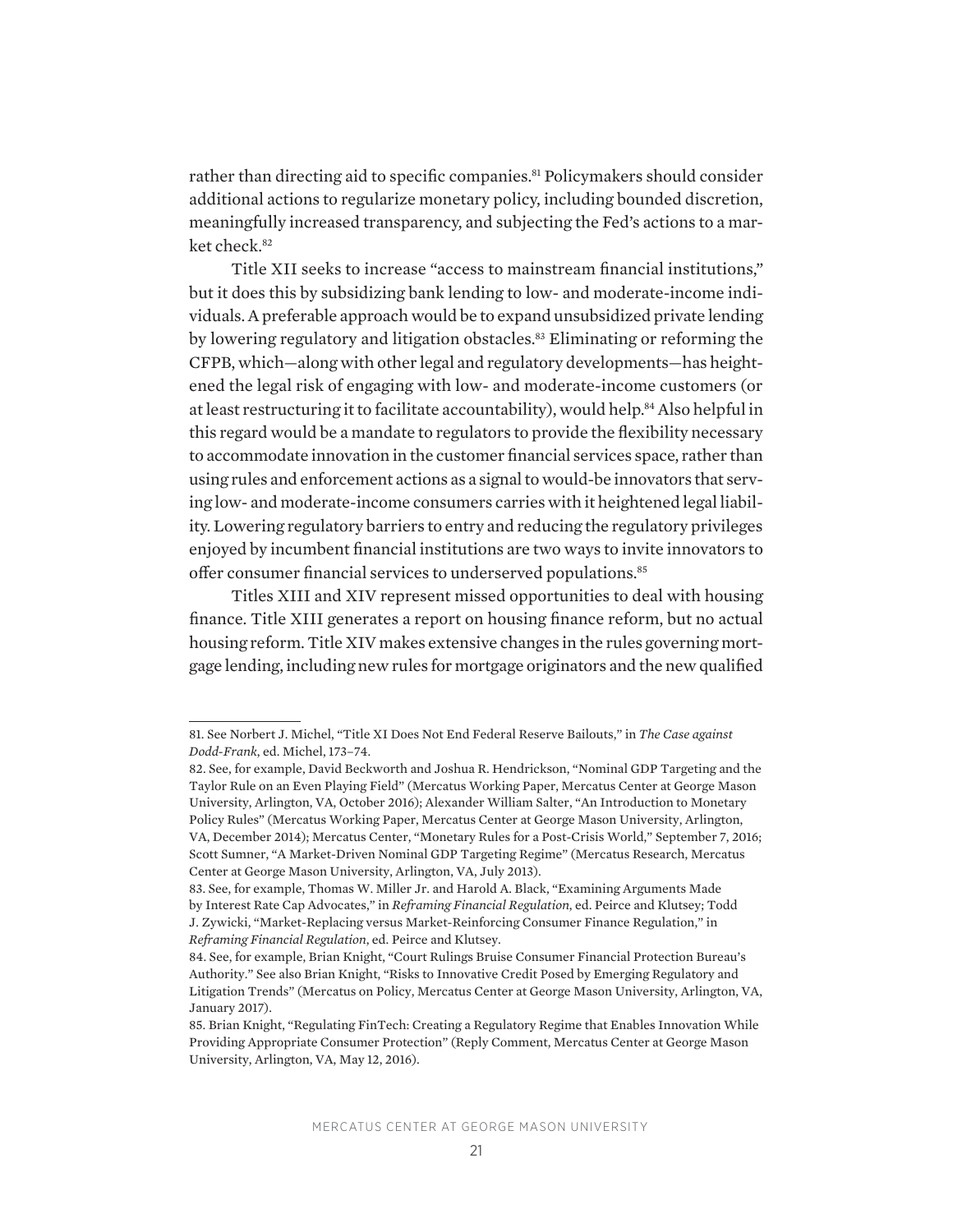mortgage rules that heighten liability for mortgages disfavored by policymakers.86 The new layer of regulatory complexity is expensive and burdensome, but it may not be effective at reducing defaults.<sup>87</sup>

Neither Title XIII nor Title XIV tackles the difficult but core issue of ending the government's involvement in housing finance. Market discipline does not kick in when taxpayers are on the hook for sloppy underwriting, so poor mortgage practices will persist until the government backstop is gone. Rather than relying on the federal government to set mortgage standards, reforms in this area would make the private market responsible for financing mortgages and establishing and enforcing proper underwriting standards.<sup>88</sup> Although certain types of mortgages, such as 30-year fixed mortgages, might be less common and more expensive in a privatized housing finance market, other types of mortgages likely would emerge.<sup>89</sup>

# CONCLUSION

Repealing Dodd-Frank entails rethinking the prevailing perspective on financial regulation and making specific, substantive changes. Dodd-Frank relies on regulators to run the financial system by elevating their judgment over the decisions of the individuals and firms with access to the best, most up-to-date information and with the most at stake. Financial reform should restore decision-making and the consequences of those decisions to their rightful place, and it should allow regulators to be regulators, not central planners. Substantively, the complexity of Dodd-Frank should give way to simple, well-enforced rules that lower barriers to competition, accommodate innovation, and eliminate both the expectation and possibility of bailouts. Only then will the financial system effectively and safely serve consumers, businesses, investors, and the economy.

<sup>86.</sup> For a more comprehensive discussion of Title XIV, see Mark A. Calabria, "Title IX Subtitle D and Title XIV: Likely to Increase Cost of Mortgage Credit and Increase Foreclosures," in *The Case against Dodd-Frank*, ed. Michel.

<sup>87.</sup> Ibid., 190.

<sup>88.</sup> For a discussion of potential approaches to reforming housing finance, see Satya Thallam, ed., *House of Cards: Reforming America's Housing Finance System* (Arlington, VA: Mercatus Center at George Mason University, 2012).

<sup>89.</sup> See, for example, Michael Lea and Anthony Sanders, "Do We Need the 30-Year Fixed-Rate Mortgage?" (Mercatus Working Paper, Mercatus Center at George Mason University, Arlington, VA, March 2011).